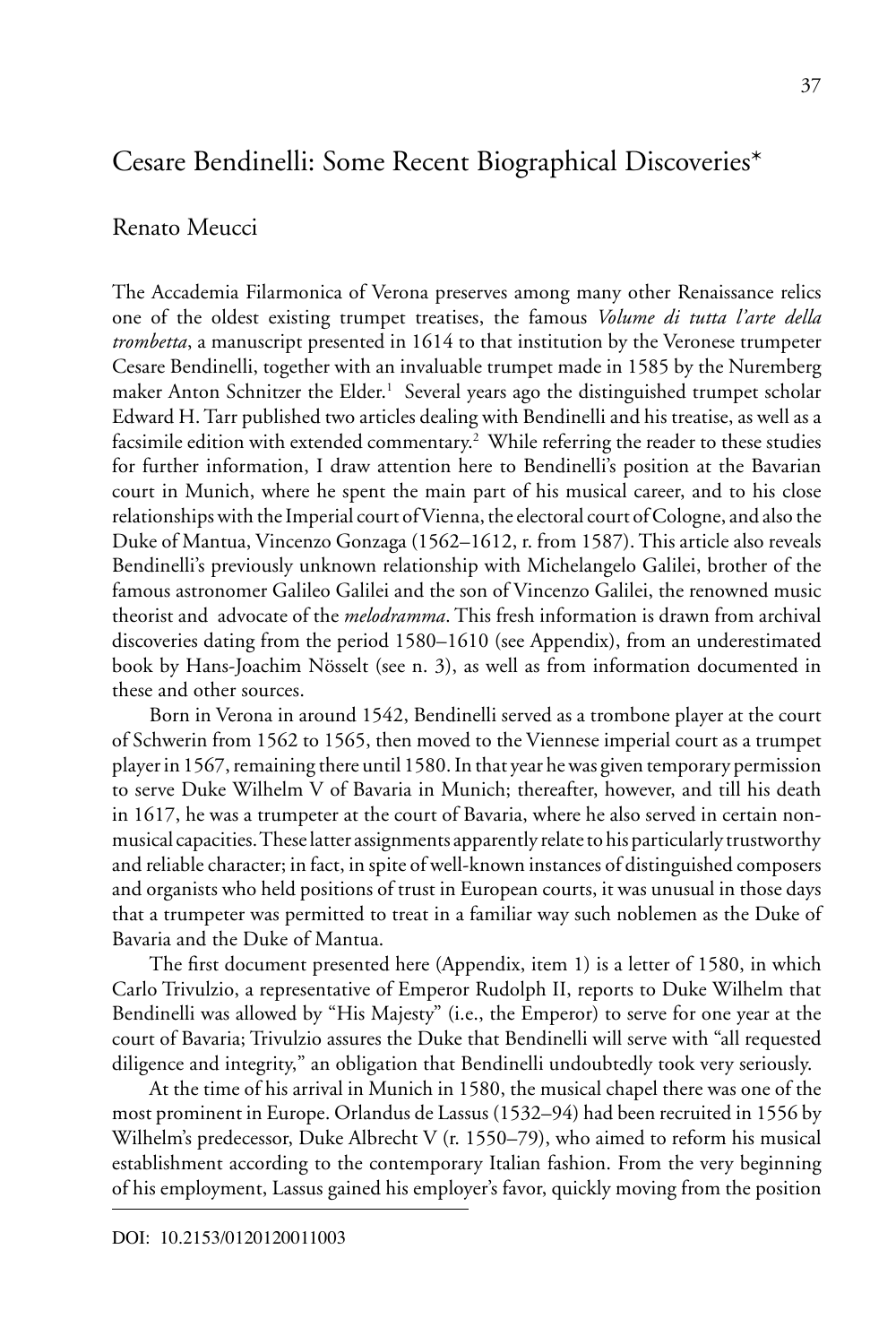of *tenor secundus* to master of chamber music, then to favorite composer, and eventually to the prestigious position of *Kapellmeister* in 1563.

A remarkable sign of Lassus's influence is the radical renewal of the ensemble that at the time of his arrival in 1556 consisted of twelve musicians, all Germans except one: two organists, three lutenists, four cornett players (two of them also doubling on the trombone, one on the viol), two trombonists, and a viol player. In 1560, even before assuming the leadership, Lassus visited the Low Countries to engage new singers, while also beginning a dramatic reorganization of the instrumental group, which resulted in a veritable "invasion" of Italian instrumentalists. This is apparent from the list of the players paid between 1561 (note the number hired in that very year) and 1579, the year of Duke Albrecht's death:

#### *organists*

| Hans Schächinger junior  | 1550–65                      |
|--------------------------|------------------------------|
| Andrea Gabrieli          | 1562-63                      |
| Ivo de Vento             | 1564-75                      |
| Giovanni da Cremona      | 1565–70                      |
| Gioseffo Guami           | 1567–79                      |
| Giovanni Batt. Morsolino | 1568–72                      |
| Stefano Rosetto          | 1579-80                      |
| lutenists                |                              |
| Lienhart Reillstorffer   | 1552–68                      |
| Hans Kolman              | 1561–70                      |
| Cesare Cremonese         | 1573                         |
| Josquin Salem            | 1574–75                      |
| Cosimo Bottrigari        | 1573-81                      |
| violinists               |                              |
| Jeronimo Morari          | 1561-64                      |
| Antonio Morari           | 1561-97                      |
| Battista Morari          | 1561-77                      |
| Annibale Morari          | 1561-92                      |
| Lucio Terzio             | 1561-77                      |
| Matthias Besozzi         | 1562-99                      |
| Cerbonio Besozzi         | 1562-79                      |
| Giovan Batt. Romano      | 1566-1569                    |
| Anthoni Goßwin           | 1568                         |
| <b>Christoff Pocis</b>   | 1568–79                      |
| Ercole Terzio            | 1569 (thereafter trombonist) |
| Achille Morari           | 1577                         |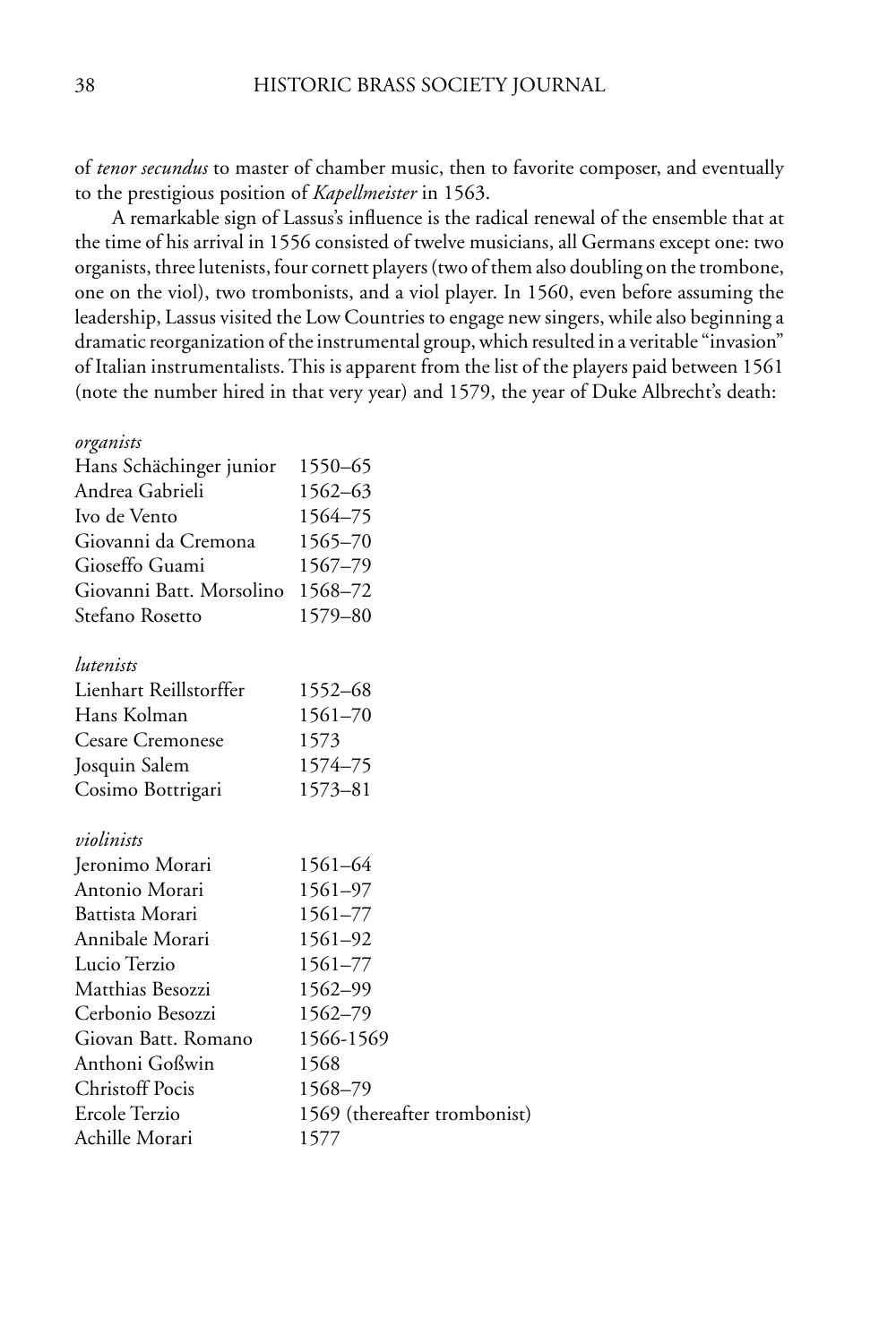| cornettists           |                                 |
|-----------------------|---------------------------------|
| Hans Widmann          | 1552–65,                        |
|                       | 1573-80                         |
| Jeronimo da Udine     | 1561-62                         |
| n.n da Udine          | 1561-62                         |
| n.n.  da Udine        | 1561-62                         |
| Giovan Fiamengo       | $-1567$                         |
| Domenico Aldigheri    | 1565-68 (thereafter trombonist) |
| Fileno Cornazzani     | 1567-1628                       |
| Francesco Mosto       | 1568-79                         |
|                       |                                 |
| trombonists           |                                 |
| Hanns Schweitzer      | 1550-62                         |
| Francesco Venerolo    | 1561-76                         |
| Sebastiano di Alberto | 1563-80                         |
| Francesco Guami       | 1568-80                         |
| Simon Gatto           | 1567-71                         |
| Domenico Aldigheri    | 1569-70                         |
| Iacopo Aldigheri      | 1569-80                         |
| Ercole Terzio         | 1570-after1600                  |
| Francesco de Laudis   | 1572–77                         |
| Johann de Laudis      | 1572–79                         |
|                       |                                 |
| "instrumentalists"    |                                 |
| Lasaro                | 1561                            |
| Perton                | 1561                            |

Continuity between old and new personnel is represented only by Schächinger (organ), Reillstorffer (lute), Widmann (cornett), and Schweitzer (trombone), while the invasion of Italian instrumentalists is particularly impressive. In fact, it was an obvious result of the radical innovations in musical style introduced since the definition in shape and sound of the violin and its music, of which the brothers Morari were prominent specialists.

The modern hierarchy of the instruments begins to emerge, introduced by the primacy of the string instruments, still valid today, which had its roots in the musica reservata. With it dawned Munich's "Italian age," essentially a "meridionalization" of the instrumental ensemble.3

In 1579, when Duke Wilhelm V ascended the Bavarian throne, which he occupied until 1598, a new phase of transformation began, which also encompassed the sumptuous and long-lasting reign of Wilhelm's son and successor, Maximilian I (r. 1598–1651). In this span of time, in which the Duchy of Bavaria also became an imperial electorate,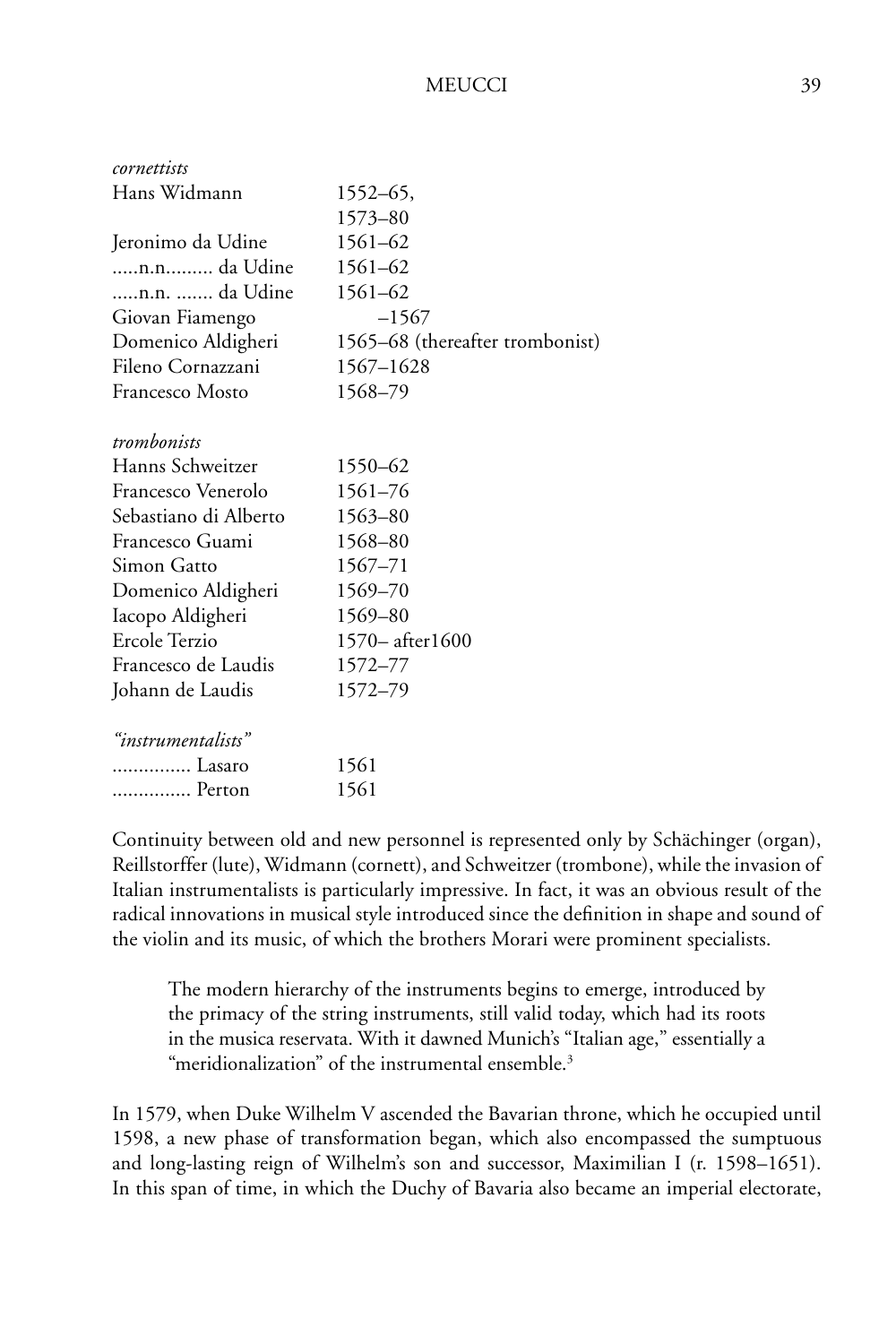the splendor of the chapel and chamber music of the court of Munich, one of the most prosperous in all Europe, was virtually unmatched, both in the traditional polyphonic music and in the new style of accompanied monody. The latter practice, promoted at the beginning of the new century by the Italian *melodramma*, was introduced there during the tenure as *Kapellmeister* of Lassus's two sons, Ferdinand I (from 1603 to 1609) and Ferdinand II (from 1613 to 1628).

During the extended period of his employment in Munich, between 1580 and 1617, Bendinelli was therefore witness to the flourishing activity of the local musical chapel. The court trumpeters (six during this period, plus one timpanist) constituted, however, a unit quite distinct from the other musical ensembles. Their duties were mainly ceremonial, with the commitment to dignify all events at which the Duke was present, to take part in their patron's retinue, to play on the battlefield, and also to attend most diplomatic missions (thus Bendinelli had occasion to travel to and visit several European cities).

A report by the collector and art dealer Philipp Hainhofer (1578–1647) concerning his visits to Munich in 1611 and 1613 deals with some of the activities in which the court trumpeters were involved, thus indirectly referring, we can certainly infer, also to Bendinelli, though he is not mentioned by name. Of particular importance is a description of the celebrations for the wedding on 11 November 1613 of Duke Maximilian's younger sister, Magdalena, to Count Wolfgang Wilhelm of the Palatinate-Neuburg:

The beginning of the meal was marked by the sound of trumpets and kettledrums, like the music between the single courses.... [A]fter the banquet ... we went to the hall to dance ... and as soon as every knight had his partner before him, the trumpets ceased playing, and the music of the stringed instruments began.<sup>4</sup>

The repertory of these ensembles of trumpets was performed by heart or partially improvised, in a fanfare setting, of which one of the oldest occurrences is found in Bendinelli's treatise, another example being that of the famous Toccata in Monteverdi's *Orfeo*.

The most skilled instrumentalists, like Bendinelli, also instructed young apprentices, one or two at a time, according to guild practice. In addition to the cost of instruction, these students also paid for room and board in the house of the master. Musicians of some distinction, moreover, were granted pensions, a rarity at the time. Bendinelli was entitled to these emoluments, not only because of his musical position, but also for several other services he rendered for the court, as for instance the mission reported in a letter of 1586 (Appendix, item 3).

Other duties could be assigned to him by foreign correspondents, as in the case of the Duke of Mantua, Vincenzo Gonzaga, to whom Bendinelli addressed his last known letter (1610), which reports all his official appointments: "Cesare Bendinelli, servant of His Imperial Majesty and of the Chamber of the Most Serene Elector of Cologne, musician and head of trumpeters of the Most Serene [Duke] of Bavaria " (Appendix, item 8).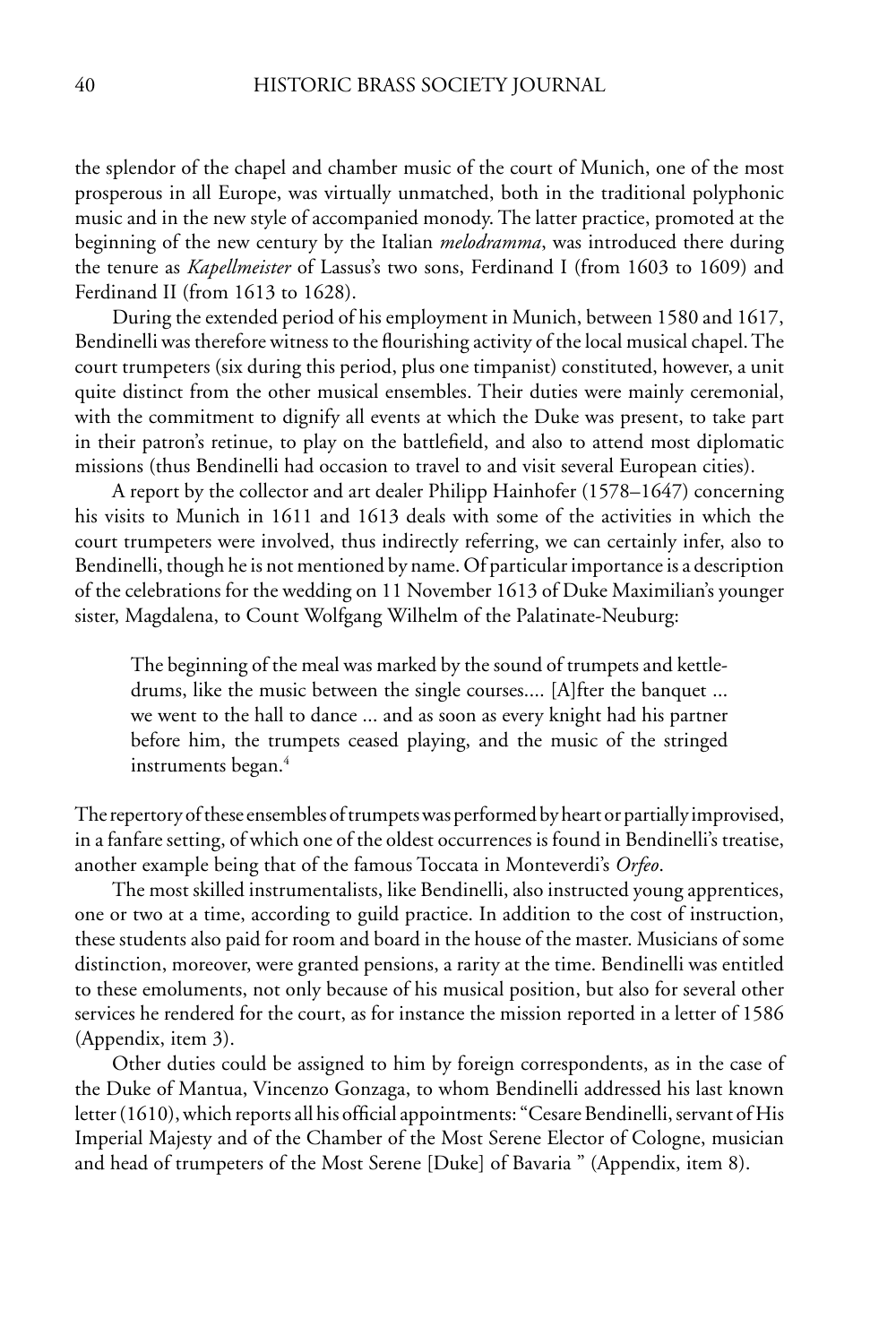

**Figure 1:** Title page of the book Bendinelli offered to Duke Vincenzo Gonzaga: Gerhard Stempel and Adrianus Zelstius, *Utrivsque astrolabii tam particularis …* (Liège, 1602).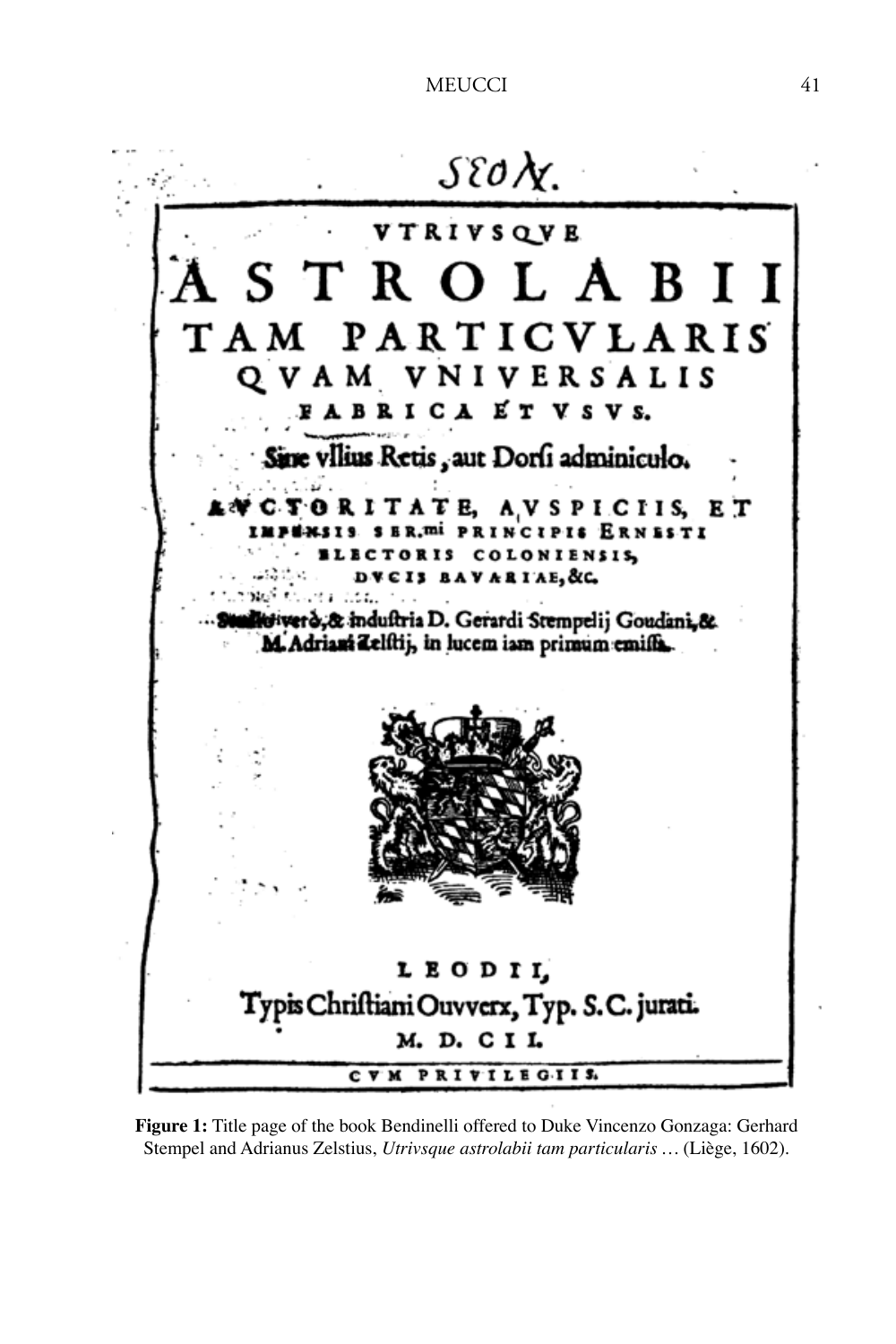An even more detailed list of these roles is reported in an engraved epigraph, no longer legible, he had inscribed on the external wall of Munich's Dom zu Unserer Lieben Frau (Cathedral of Our Dear Lady) in 1613, four years before his death:

To God Almighty. Caesar Bendinelli of Verona, intimate of Emperors Maximilian and Rudolph II, chamber servant of the most serene Electors of Cologne, Ernst and Ferdinand, musician and head of the trumpeters of Wilhelm and Maximilian, Princes of Bavaria, raised this monument to himself, his wife, and sons in the year 1613.

D: O: M: Caesar Bendinellus Veronēsis, Maximiliani et Rudolphi secundi Imp: aug: familiaris Ser: Ernesti et Ferdinandi Electores Colonienses Cubicularius nec non Guilielmi et Maximiliani Bavariae Ducum Musicus et tubicinum Praefectus Munumentum hoc sibi uxori et liberis vivens posuit anno Sal: MDCXIII.

This epitaph, discussed by Tarr also in relation to Bendinelli's correspondence with the Duke of Mantua, contains some biographical hints that deserve further scrutiny—in particular, the use of the Latin terms *familiaris, cubicularius*, and *musicus et tubicinum praefectus*. New light on the first two of these terms comes from the extensive archival research carried out by Nösselt in his book of 1980 (see n. 3). I brought this volume—and the virtually unknown information in it—to the attention of Michele Mozzicato, who wrote a dissertation on another copy of Bendinelli's treatise, preserved in Vienna.<sup>5</sup> Information on this copy was first brought to light by Gerhard Stradner in 1988.<sup>6</sup>

Thanks to his systematic perusal of surviving documents, Nösselt showed that Bendinelli was initially employed as *Instrumentist*, then *Musikus*, later *Oberster Trompeter*  (from 1586), and eventually *Komponist* (composer).7 If the first term refers exclusively to a multi-talented instrumentalist, which Bendinelli certainly was, the appellation *Musikus* is of a broader meaning, being applicable in the sixteenth century to a singer, a lutenist, or even a *Kapellmeister*—in any case, a position much more prominent than that of Instrumentist.<sup>8</sup> From Nösselt we also learn that Bendinelli became first trumpeter in 1586,<sup>9</sup> not in 1580 as previously reported by Sandberger and in subsequent studies based on his work, $10$  and that his output as composer, though sporadic, might actually be documented by a *Magnificat* preserved in the Staatsbibliothek in Munich.<sup>11</sup> In short, the last part of the inscription on Bendinelli's epigraph should be considered accurate in identifying his two principal musical posts at the court of Bavaria: *musicus* (multi-instrumentalist and composer) and of course *tubicinum praefectus*, head of the trumpet players.

It remains therefore to clarify the two attributes mentioned at the beginning of the same epigraph—that is, his relationship to the imperial court (*familiaris*) and also to the electoral court of Cologne (*cubicularius*). The term *familiaris*, in classical as well as in modern Latin, means "close" or "personal servant," or even "intimate"; and as it is mentioned in reference to both the emperors Maximilian II (r. 1564–76) and Rudolph II (r. 1576–1612), it confirms that Bendinelli's role at the Viennese court was not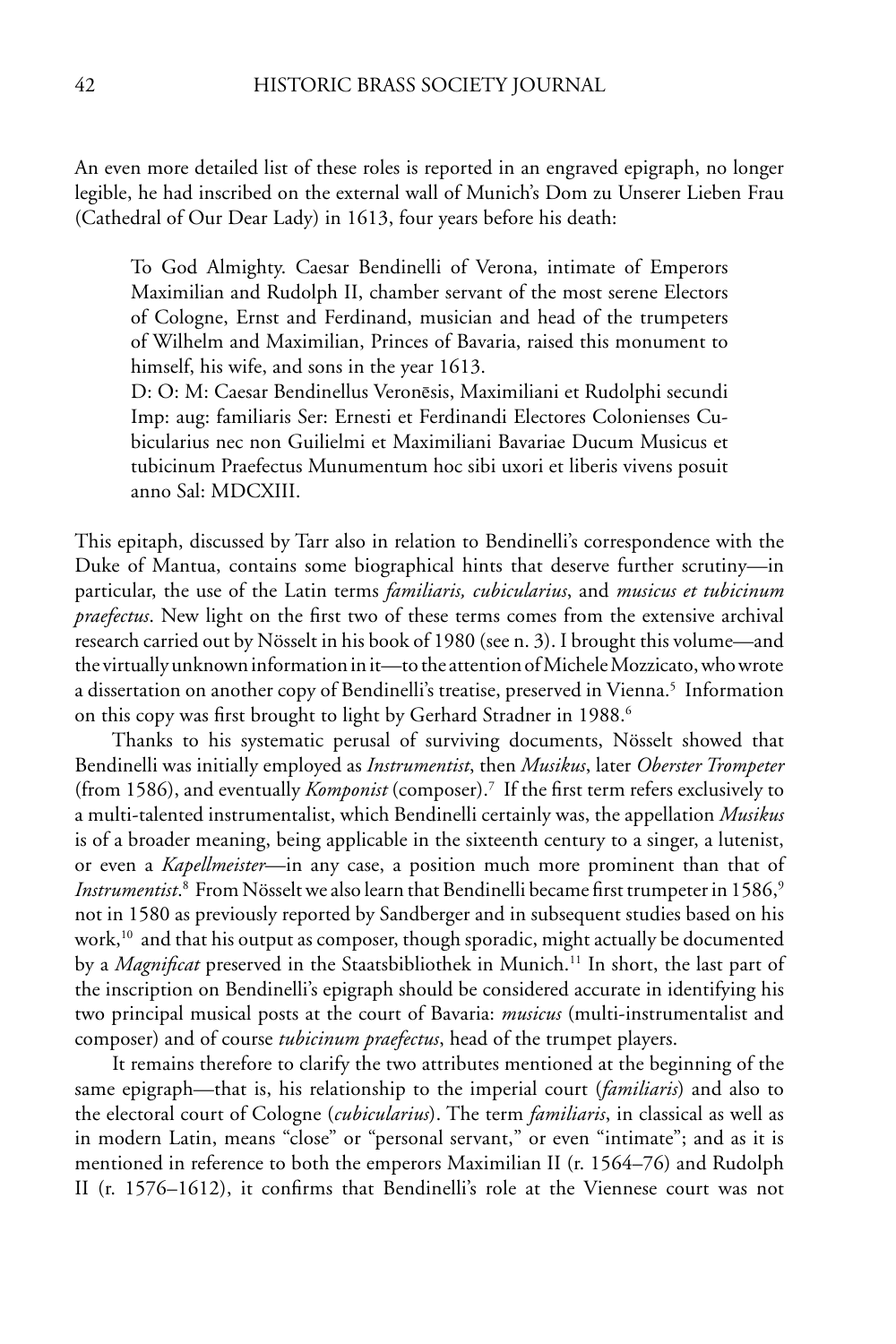exclusively a musical one, at least from 1580, the year of his transfer to Munich. It may be that he initially acted as trumpet player while his reputation grew at the Viennese court, possibly because of his missions as courier (a later specialty), eventually gaining the title *familiaris*.

However, the most significant fresh information concerns his role as *cubicularius* with regard to the electoral court of Cologne. An explanation of this term may possibly be found in letters written by Bendinelli himself, reproduced in the Appendix to this essay: "chamber servant," a title he assumed at least by 1602, which seems to exclude any musical activity. Evidently he served as a personal representative or agent, an appointment he also held under Duke Vincenzo Gonzaga of Mantua (r. from 1587), as is apparent from the correspondence with the latter during the period 1602–10. These appellations were normally granted to persons of outstanding reputation, only after a long period of service and constant demonstration of reliability. They were eagerly sought after, due to the benefits obtainable thereby, and were usually awarded by a letter or official document signed by the noble grantor.

One should further bear in mind a significant coincidence in regard to his appointment as *cubicularius*: the two Elector-Archbishops of Cologne to whom Bendinelli offered his services were Ernst (r. 1583–1612) and Ferdinand (r. 1612–50), the former being the son of Albrecht V of Bavaria and Anne of Austria, and the latter of Wilhelm V and Renate of Lorraine. Thus they were the brother and the son, respectively, of the rulers whom Bendinelli served in Munich. These close relationships may help to explain why Bendinelli, so highly regarded at the court of Munich, was also recommended to the companion court of Cologne, no doubt for his reliability and loyalty over time, as well as for his impeccable manners and behavior.

In 1586 Bendinelli asked Duke Wilhelm for a letter of recommendation in favor of his son, Alfonso, so that the latter could enter the service of the Count of Zollern (Appendix, item 2). Three years later, in 1589, an unnamed son of Bendinelli, now identifiable with Alfonso, was sent to Graz to study the organ with Francesco Rovigo. He was subsequently proved guilty of a serious crime, having stolen together with a companion 400 guilders from his teacher. Even in these unfortunate circumstances Bendinelli could rely on the duke, who restored the stolen money to Rovigo.

One of the many journeys Bendinelli made on behalf of his patrons took him to Bonn in 1586 to deliver several horses to Ernst, Elector of Cologne. In the report sent to Duke Wilhelm (Appendix, item 3), he mentions a further excursion to Trier in order to try "his" large *balon*—a barge whose name and shape came from Siam (present-day Thailand). This connection with such a remote country may seem surprising, but it is confirmed in several sources of the period, such as the detailed account found in de la Loubère (1691), and in subsequent literature.<sup>12</sup>

According to these sources, a *balon* barge, which was particularly suitable for inland waterways, had many features—external shape, disposition of the oarsmen and of the steersman, form and usage of the oars, central cabin to shelter passengers—that closely match those seen in the votive image that Bendinelli dedicated to Our Lady of Aufkirchen,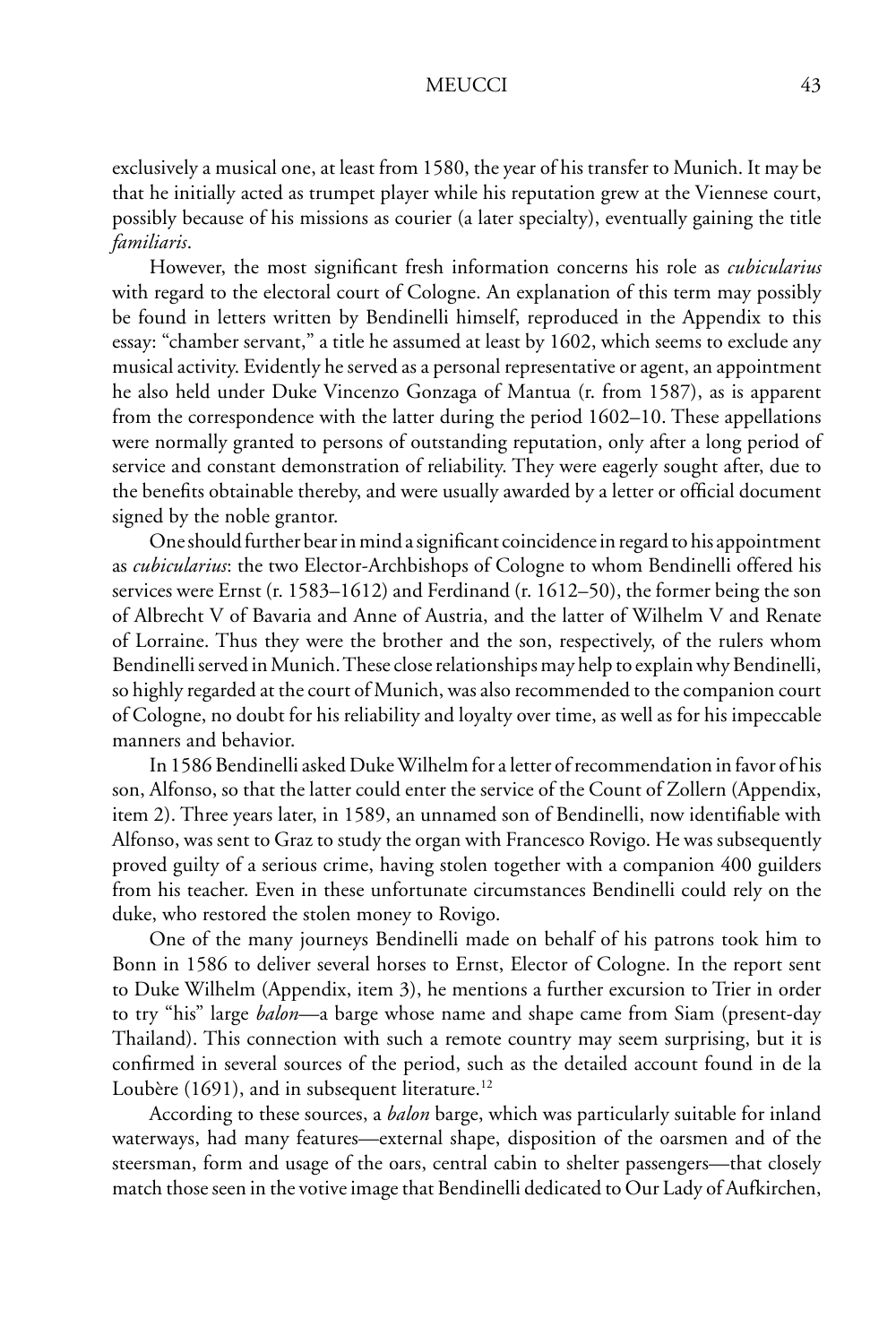

**Figure 2:** Votive image dedicated by Bendinelli to Our Lady of Aufkirchen.

in the church of the same name, near Starnberg (Bavaria). This painting showing the boating accident from which Bendinelli was rescued in 1582, together with some courtly gentlemen, allows us to conjecture that the *balon* barge that he claimed to be his property was the very vessel that had been involved in the accident he miraculously survived.

Other documents inform us that Cesare Bendinelli was married to a woman named Elena and that, apart from Alfonso and another son named Massimiliano, they had two daughters. One of them, Caterina, in 1603 was coincidentally in the service of the queen of France, Maria de' Medici (1573–1642), whose marriage to King Henry IV of France provided the occasion for one of the earliest operas, Jacopo Peri's *Euridice*, performed in Florence on 6 October 1600. Moreover, Nösselt reports a further tantalizing biographical tidbit, informing us that another daughter, Anna Chiara, married the lutenist Michelangelo Galilei (1575–1631) in 1608. Michelangelo was the younger brother of the famous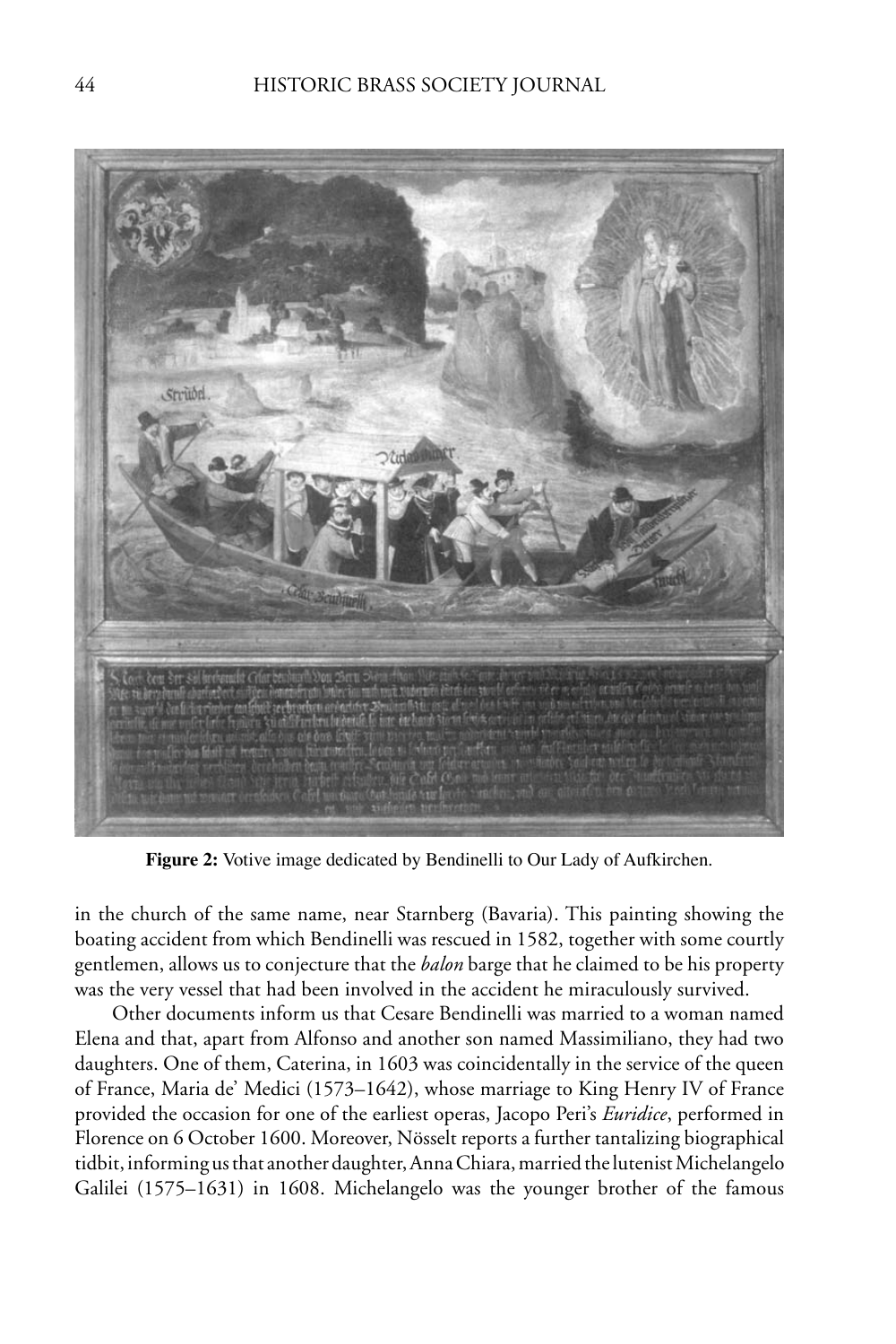astronomer Galileo and the son of Vincenzo Galilei, one of the early supporters of opera, the development of which he foresaw in his *Dialogo della musica antica et della moderna* (Florence, 1581). Michelangelo arrived at the court of Bavaria in 1607 as *Lautenist* (lutenist) and *Instrumentist*, the latter position requiring, as we have seen, the skills of a multi-instrumentalist. Trained in Florence during the initial flourishing of monody, he helped introduce this style in Munich; moreover, he also played the theorbo, an instrument highly appropriate for early thoroughbass accompaniment.

Michelangelo Galilei and Anna Chiara Bendinelli had eight children, four of whom died along with their mother in the dreadful plague of 1634. The couple's eldest son, Vincenzo (b. 1608), and his younger brother, Alberto Cesare (b. 1617), were active as lutenists at the Bavarian court, the former from 1627 to 1631, the latter for fifty-three years, from 1639 until his death in 1692.

An additional glimpse into Cesare Bendinelli's activities is afforded by four letters (three autographs and one copy) and other documents preserved in Mantua. They testify to the close relationship, at least during the period 1602–10, between Bendinelli and Duke Vincenzo Gonzaga, one of the most distinguished patrons of music in early seventeenthcentury Italy, an admirer and supporter of Claudio Monteverdi and the husband of another illustrious member of the Medici family, Eleonora (1565–1611).

The first of these letters (Appendix, item 4) bears witness in particular to the function reserved for some highly regarded domestics who were considered exceptionally trustworthy—Bendinelli, of course, was among them—and who acted as conveyors of news and rarities of all kinds, as well as agents for their wealthy patrons. The correspondence clearly expresses the high degree of familiarity that existed between Bendinelli and Duke Vincenzo, a confidential but respectful relationship that was in fact reserved for the most loyal servants and those with special merits.

The letter refers to Giovanni Maria Lugaro, "excellent musician" and "honored and honest virtuoso," who, for unspecified reasons, but out of "envy and ignorance," someone had prevented from accompanying Bendinelli on a mission. Bendinelli reports that he had returned eight days previously from a trip to Cologne where, by order of Elector Ernst, he had accompanied several people from Augsburg, together with "some of their inventions." In Cologne he found copies of a number of engraved prints that were sent to the duke through Signor Lugaro. Lugaro was also instructed to describe to him an engraving of the city of Ostend, with representations of battlefields.<sup>13</sup> Additionally, Bendinelli brings to the duke's attention a recent and now very rare book, and asks if he would like to have a copy of it—a volume dealing with a new type of astrolabe without the usual accessories (such as the rete [framework] and other trappings), a "very rare thing and a very useful invention"14 (see Figure 1).

Another even more obvious sign of Bendinelli's familiarity with the Duke is his offer to engage the services of a young painter of miniatures, a pupil of Johann Gerle. Bendinelli asks his patron to send, "in a strictly confidential way," a figure "of a holy man, or a holy woman," so that it might be reproduced by the young fellow.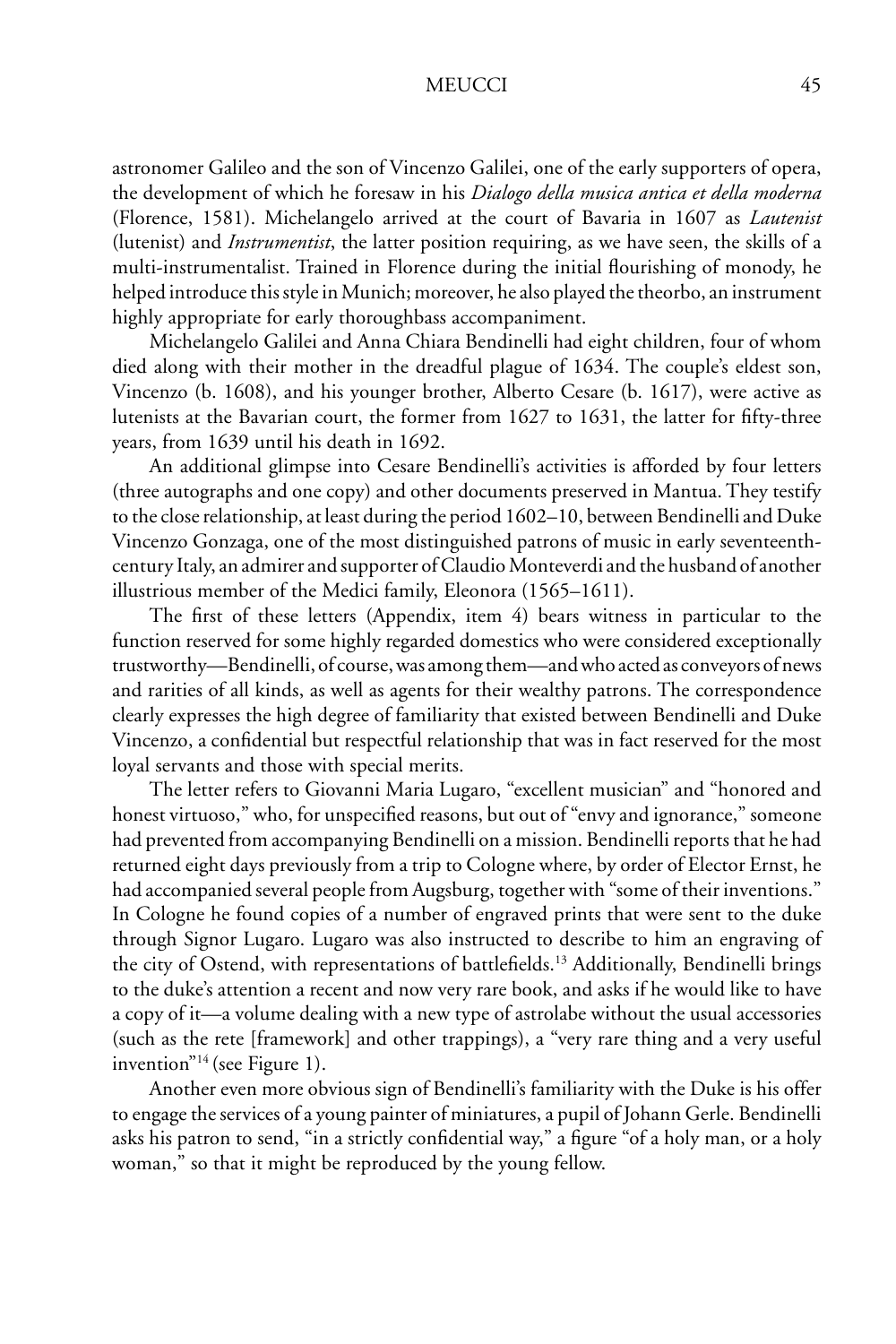The second, non-autograph, letter, as well as two short related documents (Appendix, items 5 and 6, respectively), are of lesser importance, referring to the repayment of a loan made to Giovan Paolo Agucchia, called the "Doctor" (fl. 1593–1621),<sup>15</sup> a jester and courtier to the Gonzaga family also active in Munich and Savoy, from whom Bendinelli was still awaiting "satisfaction."

 $H = 6.5 + 6.5$ Set: Siff: i patrionio est a note the gig girls come friends must with prime have conte fictive della suivere di sulpare i o pre hour cole diebre delement de august de la forme to des la della signeta de finanza il creado proposito, la (on the six in two with he whist (you to six refere the risport Lours' be morte, favo  $\overline{1}$ se modo, favo i sidepoi di  $\cdot$  for ni roumero protion in supplies mitery Lion r. 8. 1. 4 minimi sofi del Mi ficureso Con Lindor. quels del monte interesse Jumilmont de 5. Jebran . 1600  $A: \mathcal{N} \times \mathcal{A} \times \mathcal{S}$ filippe re esare Bendina esare Benkin up reference Edella Comara de Capo de tronbett, del ser "Li Barier

**Figure 3:** The last known letter by Bendinelli, dated 6 February 1610. Mantua, Archivio di Stato—Archivio Gonzaga, b. 527, fasc. "Bendinelli," doc. 1.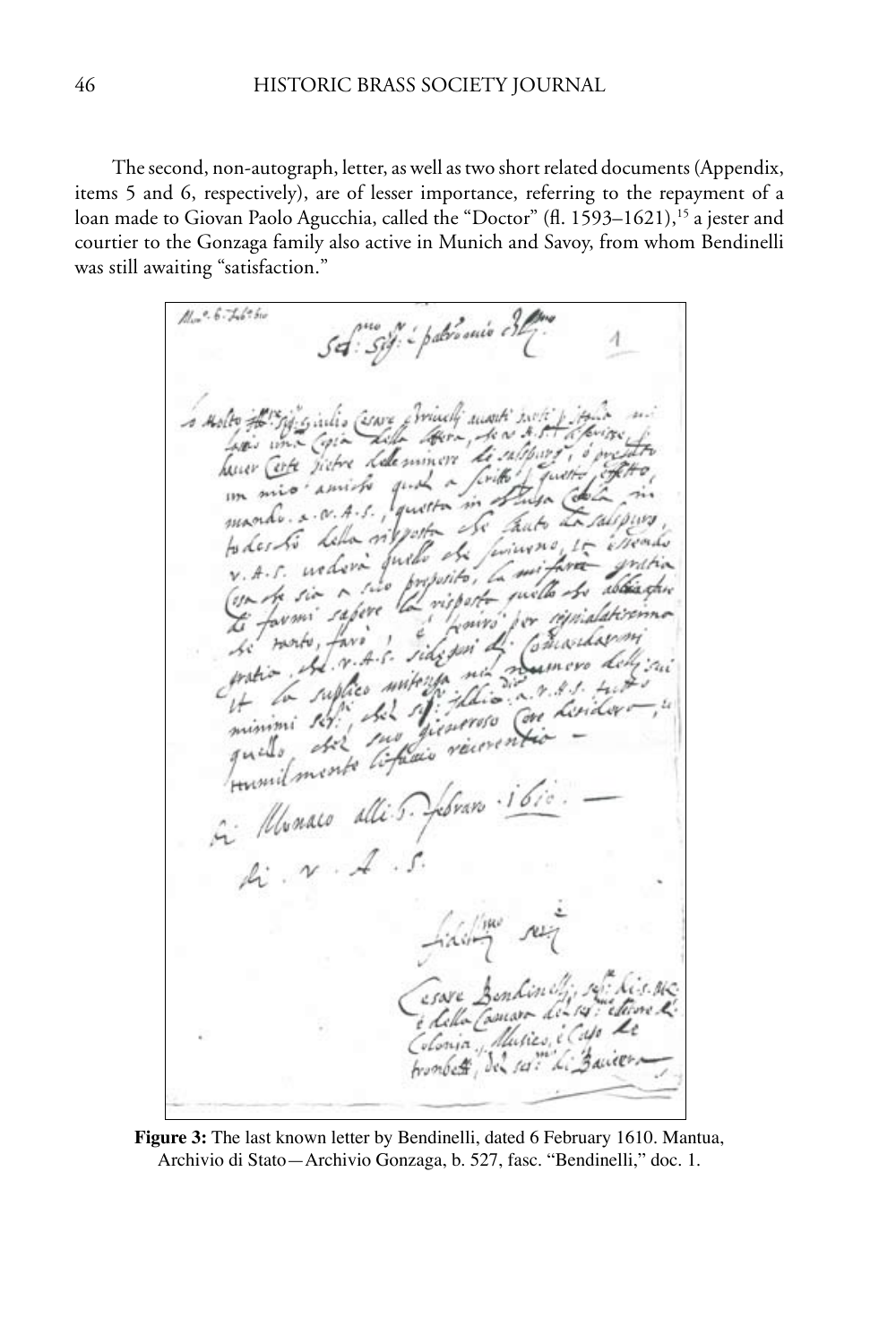The third letter, again an autograph (Appendix, item 7), dated 25 October 1606, testifies once more to Bendinelli's role as an intermediary, while reporting a visit of Duke Vincenzo to Munich between August 1604 (the date of the previous letter) and October 1606. Here Bendinelli states that he has received a command to have two fine locks made, one for a chest and the other for a door, but without receiving instructions as to the dimensions of the mechanism. On this occasion he also complains that Pietro Antonio Comparini, barber and surgeon in Milan, stole a horse (a black one with a wolf's bite in its thigh) and a "balas" ruby (from the Persian region of Badakhshan) from a Jewish jeweler, and also committed other unspecified minor offenses. Bendinelli requests that this man, soon expected to arrive in Mantua and defined as "a rare type to adorn the gallows," be turned over to the local justice.

The final document (Appendix, item 8) is also Bendinelli's last known letter, sent in 1610 to Duke Vincenzo concerning some precious stones from the mines of Salzburg that the latter sought to obtain.

We have already noted that all of Bendinelli's titles are mentioned in detail here. Yet his position as "chamber [servant] of the most serene elector of Cologne" may point the way for future research on his activities in that important city on the Rhine.<sup>16</sup>

Further clues concerning Bendinelli's biography may eventually emerge from the names on the abovementioned votive panel dedicated to Our Lady of Aufkirchen after the accident on the Danube in 1582: that of the steersman Strundel, of the stately Niclas Birger, and of the servant (*Diener* in German) Zwichl.

A final suggestion points to a more complete description of Bendinelli's court appointment as a trumpeter, in order to cast more light on the professional trumpeter's duties in sixteenth century, a role that Bendinelli however surpassed by far, attaining a position that simply cannot be compared to that of any other wind-instrument player of his day.<sup>17</sup>

*Renato Meucci (b. 1958) studied guitar and horn at the conservatories of Rome and Milan and classical philology at the University of Rome. After working as a freelance horn player for some ten years, he turned to musicology, publishing papers on history, archeology, iconography, performance practice, and musical instruments. He is also the author of* Strumentaio*, a unique book on the history of musical instrument making in the Western tradition (2nd edn., Venice, 2010).*

*Meucci has taught the history of musical instruments as invited professor at the University of Parma (1994–2000) and the University of Milan (2001–present); and, as full professor, music history at the Conservatory "G. Cantelli" of Novara, where he assumed the position of dean in 2011.* 

*In 2012 the American Musical Instrument Society honored him with the Curt Sachs Award, the most distinguished international recognition in the field of organology.*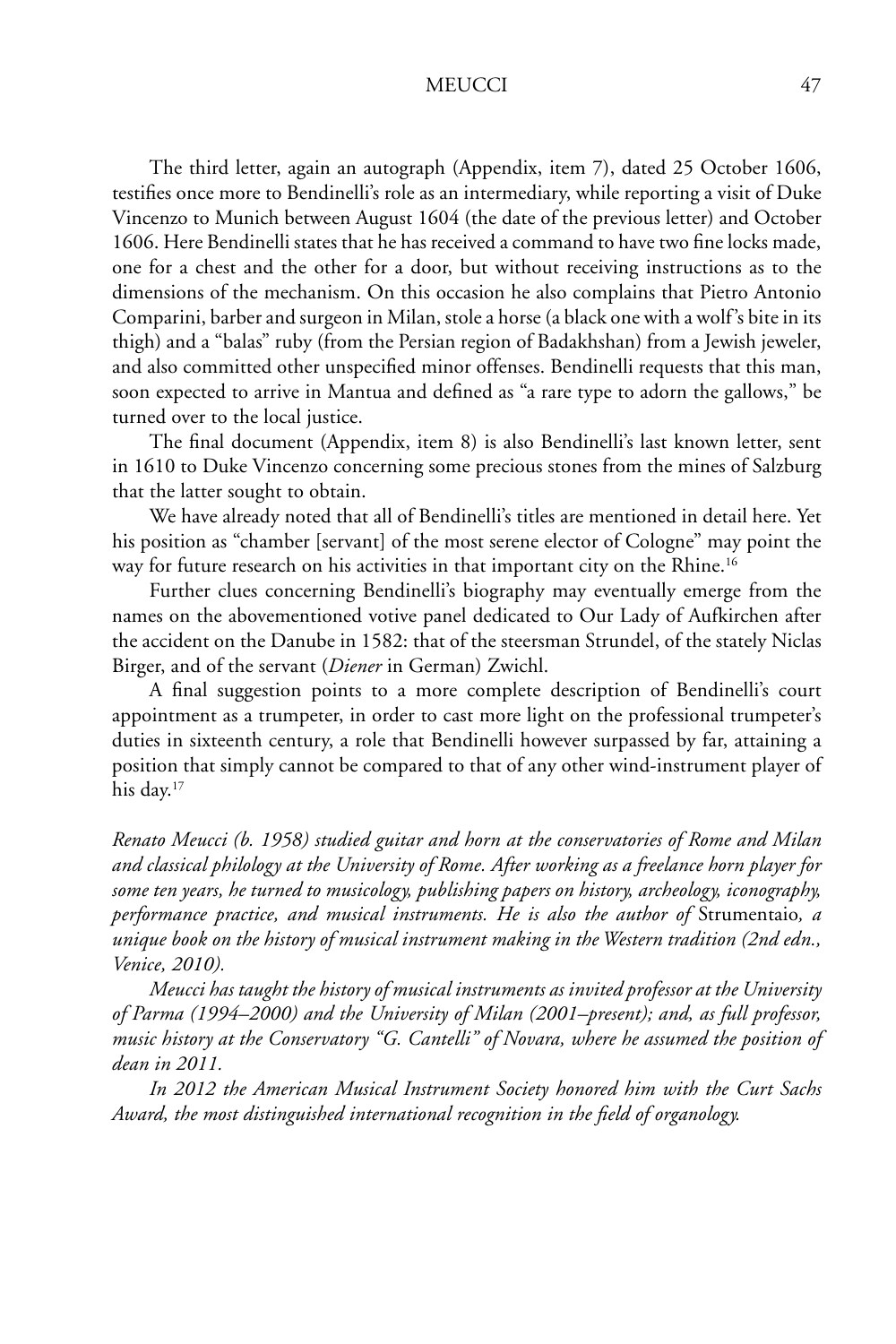### 48 HISTORIC BRASS SOCIETY JOURNAL

### **APPENDIX**

(all the original documents are in Italian)**<sup>18</sup>**

#### **1. autograph letter by Claudio Trivulzio; Prague, 5 August 158019**

Most Excellent Sir, my Lord and always honorable Patron,

Cesare Bendinelli delivered to me [the letter] from Your Excellency, written the last [day] / of July, which was of so much satisfaction to me that / I cannot expect more, learning that Your Excellency is more gracious to me / than I deserve, although I have always desired / and wish to be so fortunate as to deserve the smallest / part of [your grace], according to the mercy that Your Excellency / shows in abundance. You will admit that my lack is neither / of mind nor of will, but rather in my unworthiness. His / Majesty [Rudolf II]<sup>20</sup> granted Cesare Bendinelli a license for one / year, and although I hope he will refrain from exploiting it / in full, I recommended him, in the name of His Majesty / and under penalty of his misfortune, not to miss / [the opportunity of] serving Your Excellency with all requested diligence and / integrity, so that Your Excellency will remain satisfied, / failing which his Majesty may treat him as / merited. And if I can serve you here or elsewhere, / I beg Your Excellency with all / my heart to ask and command, considering myself / most fortunate whenever I am granted such / grace. With this I finish, praying to the Lord God / that He will elevate and bless the person of / Your Excellency, as all his servants desire.

In Prague, 5 August 1580 most humble, and fortunate and true servant of Your Excellency, Claudio Trivulzio

Eccellentissimo signore, signor mio et Patrone sempre Collendissimo

Da Cesar Bendinelli Hebbe la di Vostra Eccellenza del ultimo / di luglio la quale a me fu di tanto contento che piu / stimar non posso conoscendo per essa che Vostra Eccellenza mi fa / piu gratia che io non merito, benché sempre o desiderato / et desidero essere si fortunato di poter meritar la minor / parte, ma conforme ala Clemencia che in Vostra Eccellenza / abonda conosera che il mancam[en]to che è in me non è / di animo ne di volonta ma di non essere degno. Sua / Maesta ha concesso a Cesar Bendinello la licenza di un / anno benché spero avanti che preterisca di ottenerlo / in tutto, al detto o comisso in nome di Sua Maesta / et sotto pena di la sua disgracia che non manchi di / servir a Vostra Eccellenza con tutta quella diligenza et inte- / grità che conviene atio che Vostra Eccellenza resti sodisfatta / che altrimenti Sua Maesta lo farebbe trattar come /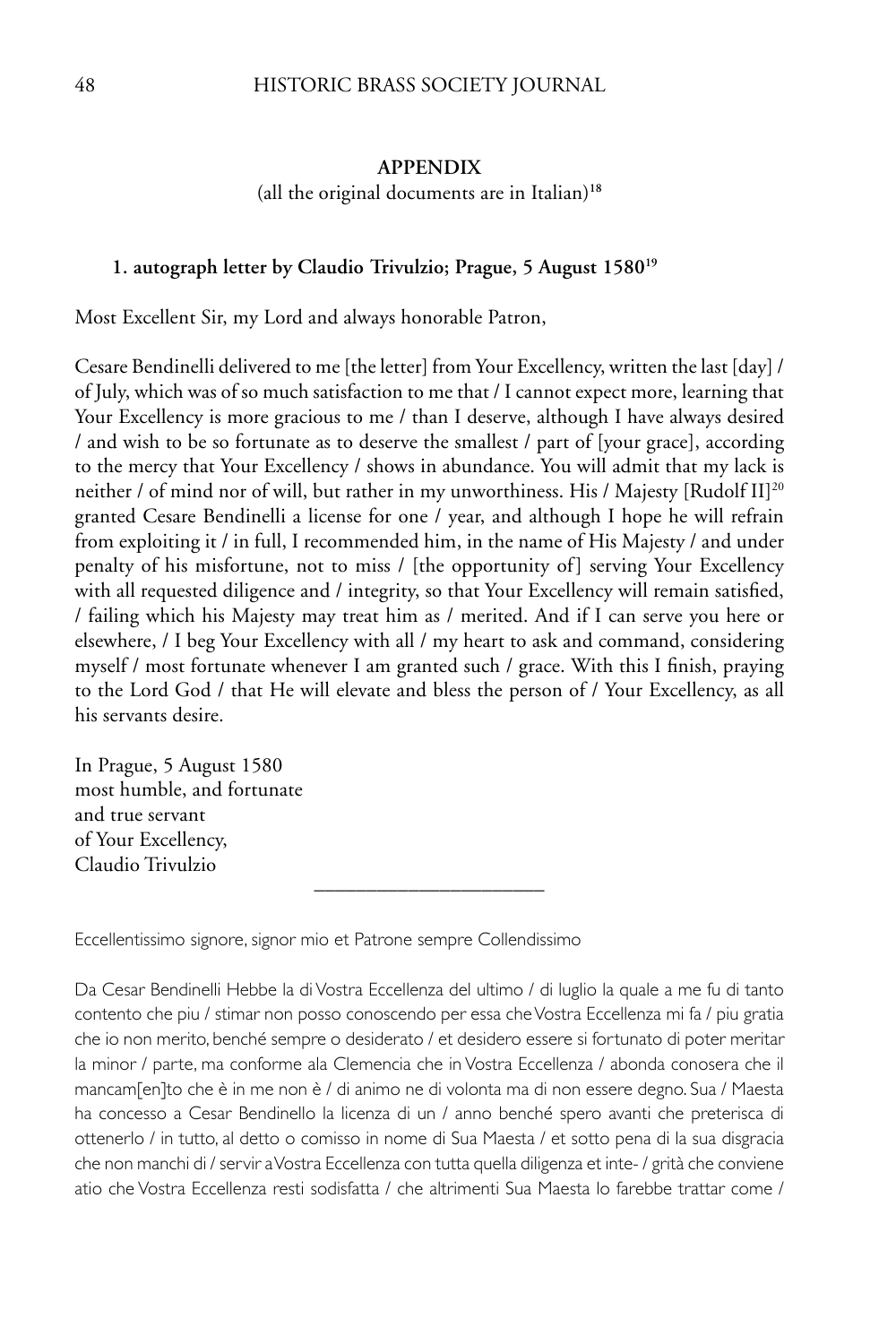meriterebbe, et se io qua o altrove son bono / bono a servirla, supplico a Vostra Eccellenza di tutto / core a favorirmi et comandarmi, riputandomi / fortunatissimo ogni volta che mi sij concesso sta[r in] / gratia. Con questo facio fine pregando il signor Iddio / che augumenti in statti et feliciti la persona di / Vostra Eccellenza si come tutti li suoi ser[vito]ri desiderano.

In Pragha ali cinque di Agosto 1580 Di Vostra Eccellenza Humillissimo et ditissimo et vero servitore Claudio Trivulzio

# 2. autograph letter by Bendinelli; Munich, undated (but early 1586)<sup>21</sup>

Most Serene Patron,

I beseech Your Highness to favor me with a letter of recommendation to / the Count of Zollern, so that, because of his loyalty to / Your Highness, he would admit my son, named Alfonso / Bendinelli, to his service; and that he would / punish him severely if he should fail [to serve well]. I / will leave him without the need / for wages for some time, in order to see if he proves satisfactory, / as I hope he will do when / out of my house. And if he does well, it will be / for the service of Your Highness and His Most Serene House; / if not, he can be thrown in jail. / Thus, I beg Your Highness to provide the recommendation / and order that the letter be written tomorrow, / as an agent of the said Count is here, who / wants to return on Sunday to the said / Count with other fellows he must take with him.

most faithful servant of Your Serene Highness Cesare Bendinelli

Serenissimo Patron,

Suplico Vostra Altezza farmi gratia di una litera di favore al / Signor Conte de Zoler, chil voglia per amor di / Vostra Altezza acetar mio figliol nominato Alfonsso / Bendinelli al suo servicio, et che lo voglia / far castigare amaramente quando falera. Io / lo lassaro per un tempo senza domandarli / salario per veder se vol far alcuno fruto / bono, come spero potra fare, quando sarra / fora di casa mia, et facendo bene sarra / per servicio di Vostra Altezza et della serenissima Casa Sua / se non farra bene, la galera non li mancara / per tanto suplicho Vostra Altezza avermi per racomandato / et far cometer che sia fatta detta litera domani / ateso che è qui un messo di detto Conte, qual / dominica vol partire per ritornarssi dal detto, / signor Conte con altri figlioli che a da condurre,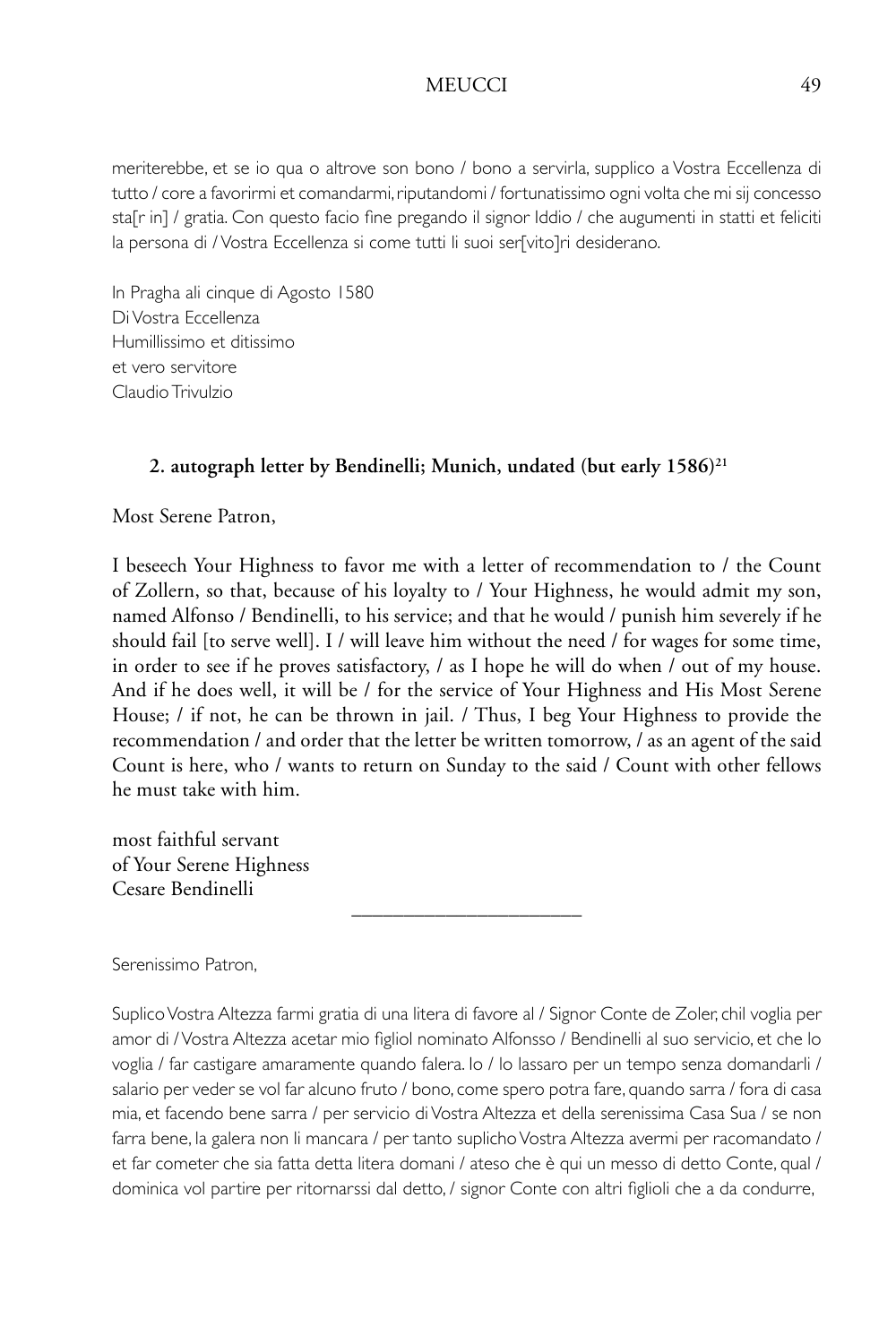di Vostra Altezza serenissima fidelissimo servitore Cesare Bendinelli

### **3. autograph letter by Bendinelli; Bonn, 25 March 158622**

Most Serene Patron,

On the seventeenth of this month I arrived in Bonn, thanks to our Lord God, safe / and sound. The horses are fat; God smiles on them. / When I was near Bonn I played the trumpet, / as did my boys. His Highness immediately came / to the boat and wanted to see the horses, which / pleased him very much. The next day he required / that everything be presented, and I did this thoroughly. / I had the coach fixed up quite well, and presented it all / in order, which made His Highness very / happy; and the next day we went to / Trier,**<sup>23</sup>** to try my large *balon* [boat], on which more than / six persons stood very comfortably, and His Highness was much / pleased. In addition, Most Serene Patron, His Highness does not want / me to leave, saying he wants to acquire many things in / Augsburg and Munich to present to the Prince / of Parma [Alessandro Farnese], about whom His Highness will write a note to Your Highness, / [sending it] by Signor Barbicio, who / will leave in two or three days. As for me, / I look forward to coming to Munich because here / there are no soldiers. I would like to come to enjoy [it with] / my poor family, and stay under the command / of Your Highness. Thus I beseech you to write to the Most Serene Elector [Ernst of Bavaria], / asking him to send me on my way, so that I can come as soon as possible, / for I do not want anything else but to obey the commandment / of Your Highness; and with this I do reverence as humbly / as I can, praying [that] our Lord God will make you prosper and bless you.

from Bonn, 25 March 1586 most humble and faithful servant of Your Serene Highness Cesare Bendinelli

Postscript: The coachman does not want to remain in service here. / He begged to return, for which I recommend him to Your Highness, / as he has managed things very well with the horses. / The coachman will recount the travails we / suffered on this trip. I beseech Your Highness to remain / my gracious Lord and Patron, and that our Lord / may preserve you, [and hear your] every desire, and satisfy you.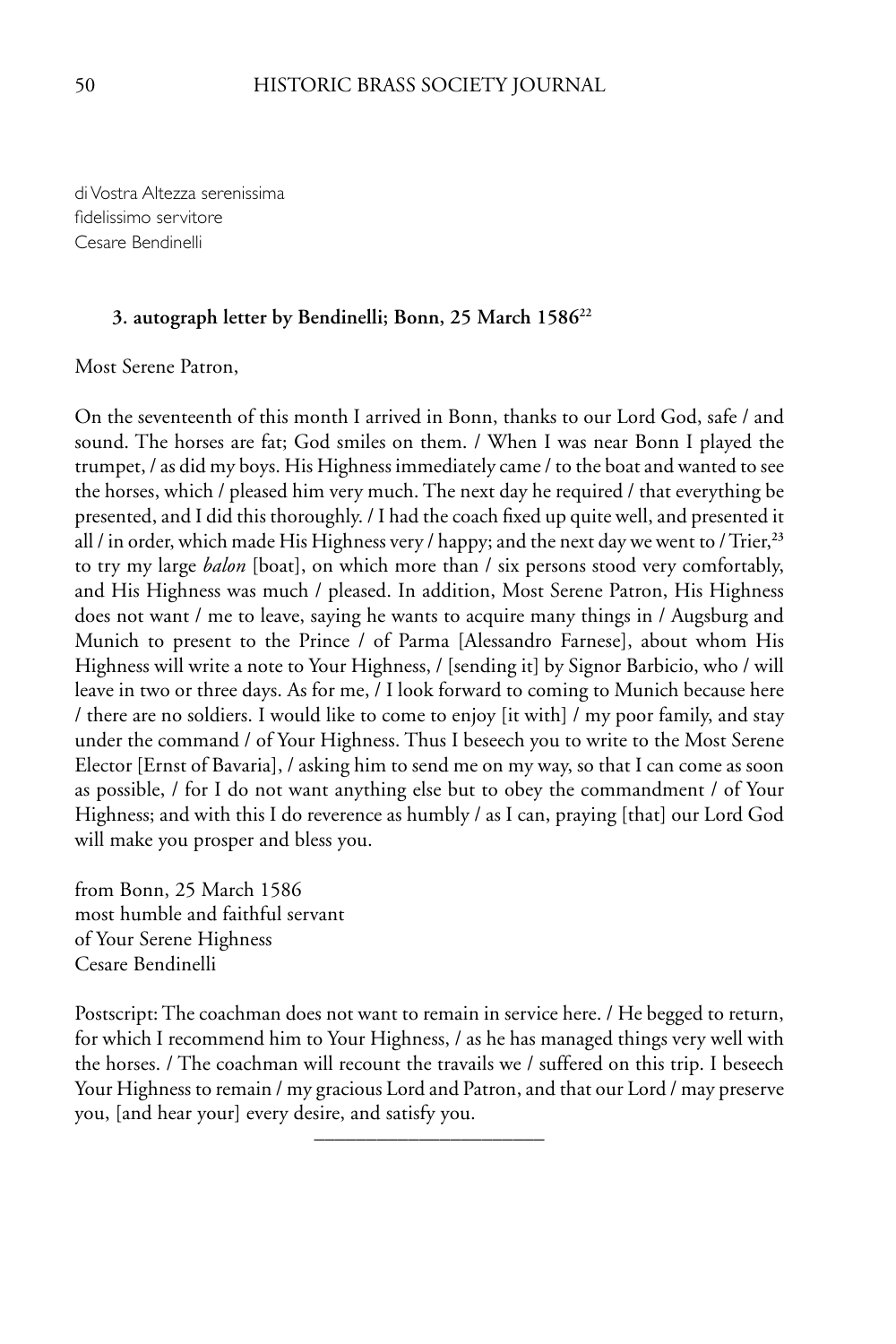### Serenissimo Patron,

il 17 di questo gionsse in Bonna, gratia a nostro signor Iddio, sano / et salvo. Li cavalli sono belli grassi, Iddio li guarda; / quando fui vicino a Bonna sonai la tronbetta et / ancor li miei putti, Sua Altezza subito venette / alla barca et volsse veder li cavalli quali / li piquero assai, il giorno seguente volsse / che presentasse ogni cosa dil che tutto presentai; / fece comodar il choggio molto bene et tutto / in ordine presentai qual Sua Altezza fu molto / contento, et il giorno seguente andassimo a / Briel, a provar il mio gran balon stette dissopra / sei perssone molto bene; Sua Altezza che molto / a piacere, poi serenissimo patron, Sua Altezza non vol / che mi parta dice voler aver molte cose in / Augusta et Monaco per far presente al principe / di Parma come Sua Altezza scrivera a Vostra Altezza / sopra di questo fatto per il signor Barbicio, qual / si partira in dui over tre giorni; quanto a me / non vedo lorra di venir a Monaco perche qui / non ci sonno soldatti, vorei venir a goder la / mia povera famiglia, et far il comandamento / di Vostra Altezza, come la suplico voglia scriver al serenissimo Ellettore / che voglia espedirmi, acio possia venir quanto prima / perche altro non desidero che far il comandamento / di Vostra Altezza et con questo più humilmente che / possio li fa riverentia pregando nostro signor / Iddio la prosperi et feliciti.

di Bonna alli 25 Marzo 1586 di Vostra Altezza Serenissima Humillissimo et fidellissimo Servitore Cesare Bendinelli

poi scrita: il chogiero non vol restar a questo servizio / a pregato per ritornarsene qual lo aricomando a Vostra Altezza / avendossi lui diportato bene con li cavalli, / detto choggiero racontara li travagli che abiamo / passato per questo viagio, suplico Vostra Altezza mi resti / gratiosissimo signor et patrone che nostro Signor la / conservi, ogni suoi desideri [esaudisca] et contenti

### **4. autograph letter by Bendinelli; Munich, 14 August 160224**

Most Serene Lord and Most Honorable Patron,

Through your faithful servant, Signor Giovanni / Maria Lugaro, most distinguished musician, I would not / fail to make reverence to Your Highness and / to commend myself as your lowest and most faithful servant. I much regret that the said Signor Lugaro / was not among us, but envy / and ignorance are the mother of wicked persons / who have no patron's protection; / never mind. Your Serene Highness, however, should regard him as beloved because / he is an honored and honest virtuoso; / it has been eight days since I returned after / the Most Serene Elector of Cologne requested me / to bring to him some people and some of their / inventions made in Augsburg and / in Cologne. I came across some charts engraved / for the first time, and felt it appropriate to dare to obtain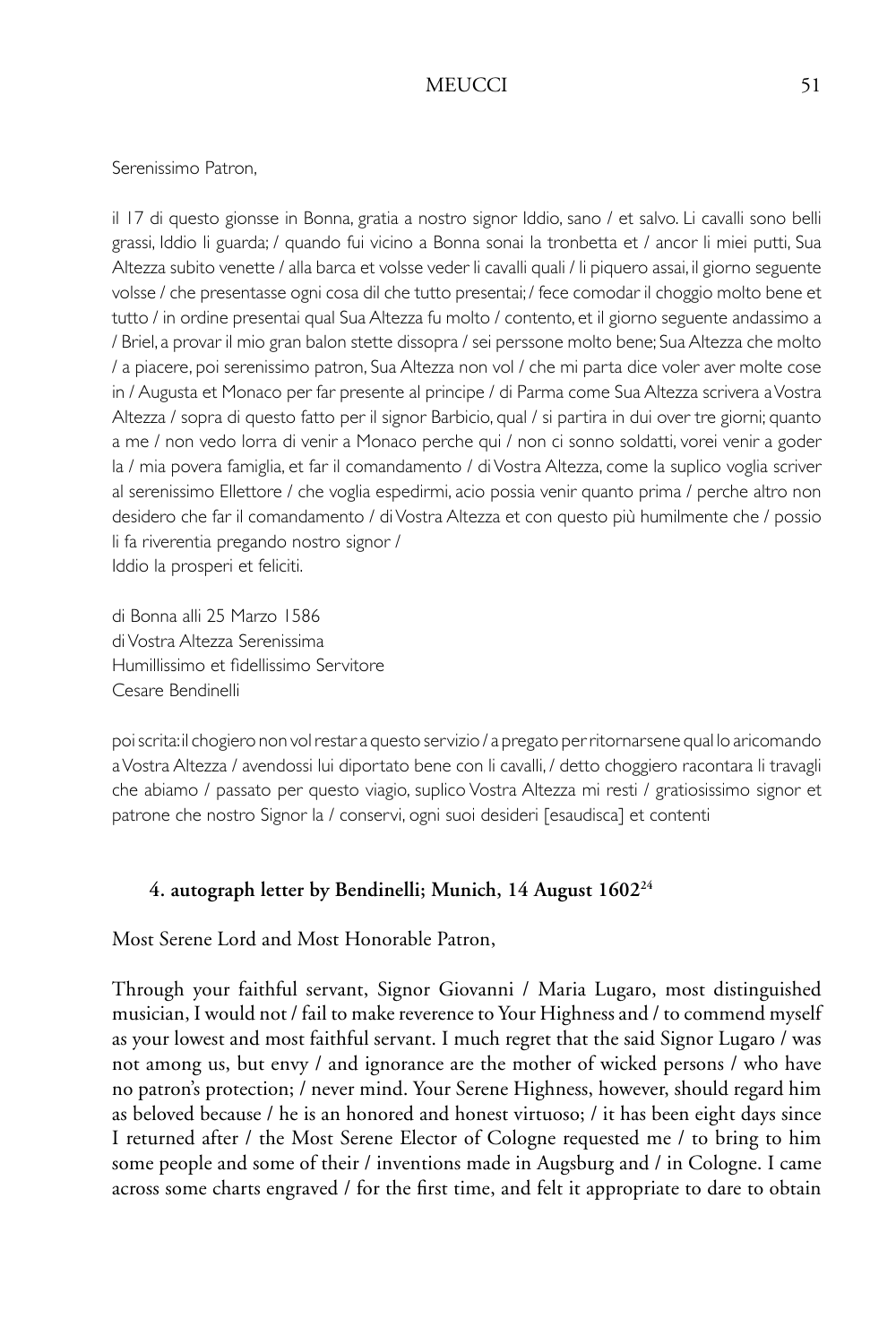them / for your Serene Highness. I have other little things, but / for not overburdening the porter, I will reserve them / for another occasion. If Your Highness would like to have / a great drawing of Ostend with all / the field, and all the actions [of battle], such as / Signor Lugaro will tell you; and more, [a description of the] / "manufacture and use of an astrolabe, both universal and particular, without any framework or back; / under the authority, and auspices and at the expense / of the Most Serene Prince Ernst Elector of Cologne, / through the study and efforts of Gerard Stempel of Gouda / and M. Adrian Zelst, just newly / issued, printed in Liège by Christian Ouwerx, / sworn printer of His Highness. 1602. With privileges."**<sup>25</sup>** / Your Serene Highness will forgive me because I am not competent / in these sciences, but those / who are, say it / is a very rare thing and an invention / very useful; if Your Highness would like, / I will send it with all my heart. / In my house there is a fellow, / a painter of miniatures, servant of the Most Serene Elector / of Cologne, my Lord, who / is a disciple of Johan Gerle, and I hope / he will turn out to be an expert man. I wish that / Your Serene Highness, in a strictly confidential way, would send me / the figure of a holy man, or a holy woman,**<sup>26</sup>** whom / I would like to have painted by this young man / in secret, and I would let him do it / at my home and to his heart's content, and if / Your Highness knows that I am able to / serve you here or in Augsburg, I beg you / to command me, because I aim to be / your faithful and reliable a servant. [I pray] that our Lord / God may give to your Highness all what your / generous heart desires.

from Munich, 14 August 1602 faithful servant of Your Serene Highness, Cesare Bendinelli, chamber servant of the most Serene Elector of Cologne, Musicus of Bavaria

Serenissimo Signor e Patron mio Illustrissimo

Con la ocasione del suo fidel servitore il signor Giovanni / Maria Lugaro, musico eccellentissimo non ho volssiuto / mancar di far riverentia a Vostra Altezza Serenissima et / racordarmeli suo minimo e fidellissimo servitore; / molto mi rinchresser chel detto Signor Lugaro / non sia stato de' nostri, ma la invidia / et ingniorantia, è madre de maligni / che non tengono la protecione de patroni, / pacientia. Vostra Altezza Serenissima, solo [lo] tenga caro perche / è virtuoso onorato et dabene; / gia otto giorni fa son ritornato che / il serenissimo eletore di Colonia mi giamo / per condurli certe giente et certe sue / invencione fate in Augusta, et / in Colonia; trovai certe carte stanpate / da novo, me parsso piliar ardire di farne / parte a Vostra Altezza Serenissima, tengo altre cossete ma / per non caricar il portatore, mi riservo a / altra comodita, se Vostra Altezza Serenissima vora avere / ostende in figura grande con tutto / il campo, et tutte le acione como il / signor Lugaro racontara, ancora una / astrolabii tam particularis quan universalis fabrica et usus sine ullius retis, aut dorsi / adminiculo, Auturitate auspiciis et impensis / ser:mi principis ernesti eletoris Coloniensis, / studio vero et industria D: Gerardi stempelij gaudio [recte: Goudani] / et M. Adriani Zelstij, in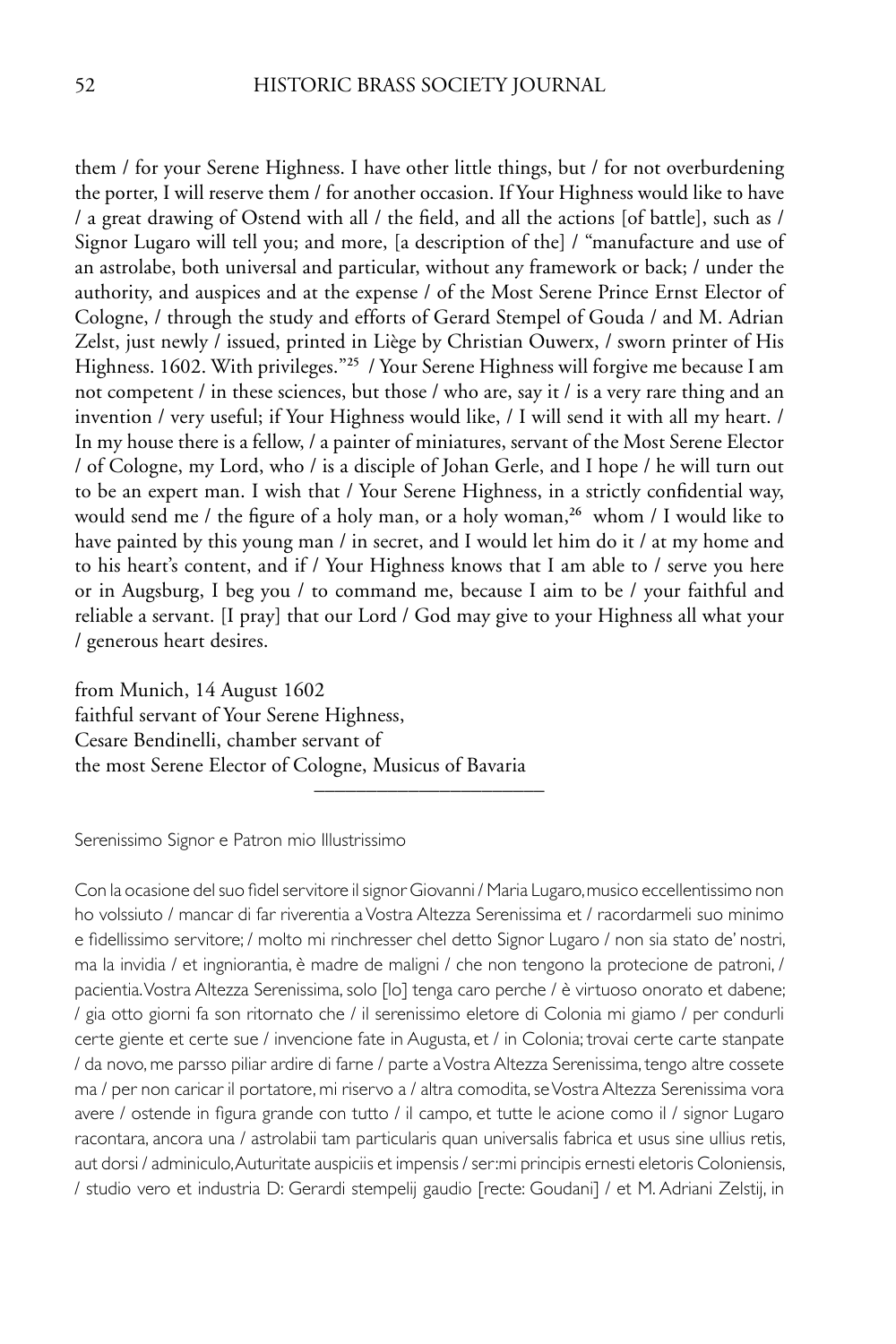lucem jam primum / emissa, Leodij typis christiani ouwerx / typ. S. C. Jurati. 1602. Con privilegiis / Vostra Altezza Serenissima mi perdona che non mintendo / de queste scenzie, ma ben queli / che sene intende dicono che sia / cosa molta rarra et invention / molto utile se Vostra Altezza Serenissima vora averla / la mandaro con tutto il core; / si ritrova in casa mia un giovene / pitor de miniatura servitore del serenissimo eletore / di Colonia mio signore il qual giovene / e dissipulo di Johan Gerle, et spero / si fara valentomo, a caro avaria che / Vostra Altezza Serenissima pero in silentio mi mandasse / una figura sia di santo over santa che / jo voria farla far a questo giovene / ma che non si sapesse, lo faria fare / in casa mia a suo comodo, et se / Vostra Altezza Serenissima conosse che sia atto di poterla / servire sia qui ò Augusta la suplico / che si deg[n]i comandarmi perche li miro [?] / fidellissimo et securo servitore; che nostro signor / Iddio doni a Vostra Altezza Serenissima tutto quel che [il] suo / gieneroso core desidera

di Monaco alli 14 Auosto 1602 di Vostra Altezza Serenissima fidellissimo servitore Cesare Bendinelli servitor de camara del Serenissimo Eletor di Colonia, Musico di Baverra

# **5. non-autograph letter, with autograph signature and qualifications; Munich, 20 November 160427**

Most Serene Prince, my most merciful Lord and Patron,

In August of last year Giovan Paolo, / called "Dottor Bolognese," came to Munich with a muleteer sent by your Highness, / with some things for this Most Serene Duke and my Lord. He so pleased me that / I lent him 18 thalers to be sent with / this muleteer to his wife. I gave him thirty thalers, / and he promised not to leave Munich until I / could be repaid. But it being convenient for him to leave before / he could return the money, he begged that I extend the loan until Christmas, when I would be completely satisfied. / He gave me a receipt on 4 November 1603, / of which I am sending a copy to Count Mattia di Gazoldo. When / he recently came here, when my Serene Lord was about to go / deer hunting, I asked him for this money. He gave me ten thalers, praying that for the remainder I would be patient / till he had returned from a trip he had to undertake / to the Fuggers in Augsburg, and from there to Württemberg, for which / he obtained from me some letters of recommendation. Now / I have been informed that, having arrived in Augsburg, he has stolen / fourteen florins from an innkeeper, an honorable man (as / stated in a letter that the latter wrote to me, and which I am sending / to the said Signor Count). He did not make the journey / to Württemberg, but ran immediately to Italy. / I beg your Serene Highness that you command him that I / be satisfied promptly, which I will consider a particular favor, / while praying to the Divine Majesty that he will maintain for a long time your Most Serene / Highness, to whom I bow reverently, and I desire that / all of your wishes will be fulfilled.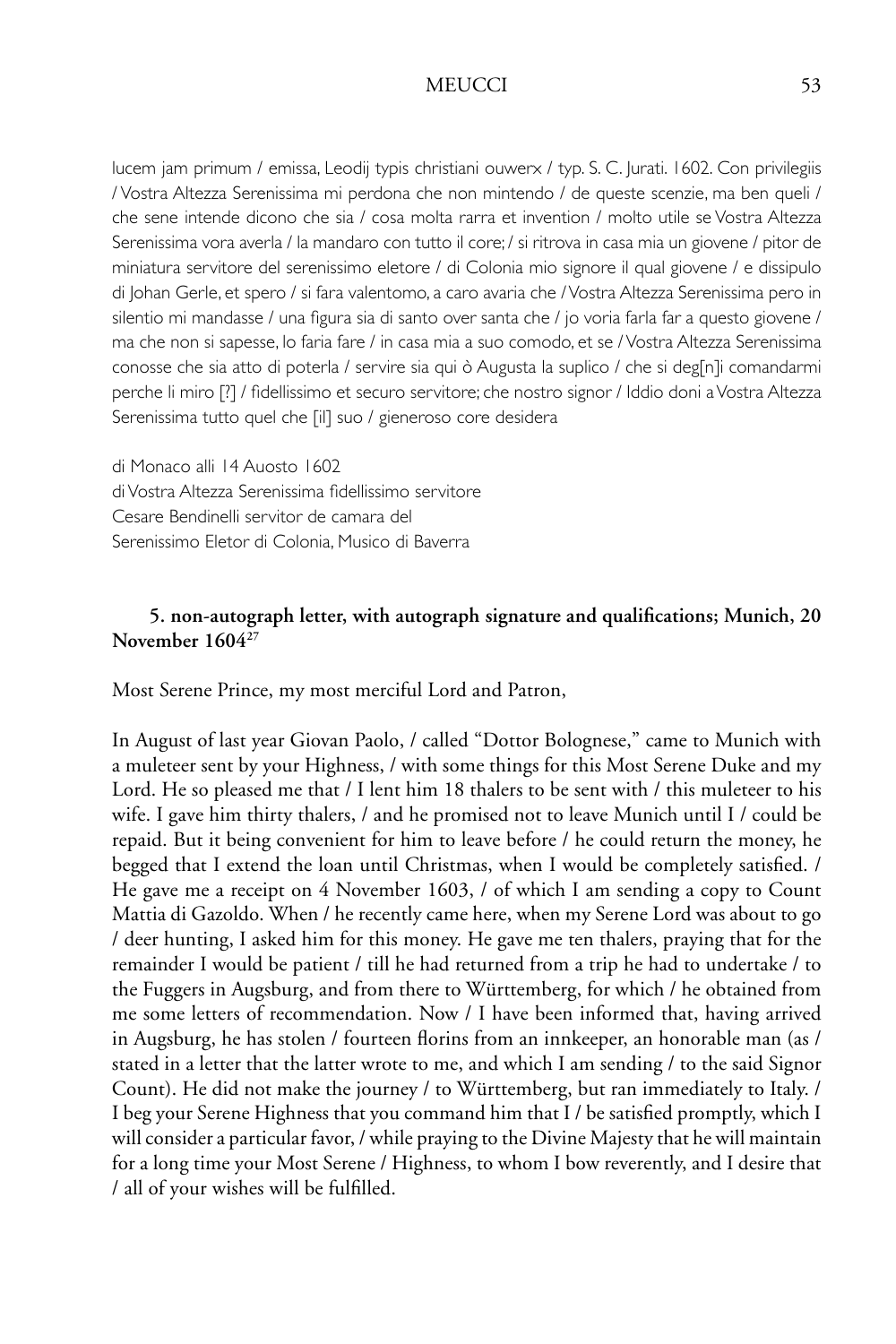––––––––––––––––––––––

From Munich, 20 November 1604. The most humble and faithful servant of your Most Serene Highness, Cesare Bendinelli, chamber servant of the most Serene Elector of Cologne, Musician and Head of the Trumpeters of Bavaria

Serenissimo Préncipe Signor et patron mio Clementissimo

Quando l'anno passato nel mese d'Agosto venne à Monaco Giovan Paolo / detto il Dottor Bolognese con un mulattiere mandato da Vostra Altezza Serenissima / con certe robbe à questo Serenissimo Duca mio signore mi domandò ch' / io gli volessi prestar 18. tagheri per mandarli con commodità / di detto Mulattiere alla sua moglie; et io gli diedi trenta talleri, / et mi promise di non voler partire da Monaco sin tanto ch'io / fossi stato sodisfatto, mà convenendogli partirsi senza havermi / potuto dare detti denari, mi pregò ch'io glie li lasciasse sin à / Natale, che all'hora infallibilmente mi havrebbe contentato, / et mi fece una ricevuta sotto il dì 4 di 9bre 1603 la cui / copia mando al signor conte Matthia di Gassoldo. Quando / poi ultimament venne quà mentre che'l mio Serenissimo era per andare / alle caccie de cervi, domandandogli io detti denari mi diede / dieci talleri, con pregarmi che del resto volessi io haver patien- / za sin che egli fosse ritornato da un viaggio che haveva à fare / in Augusta dalli signori Fuggheri, et d'indi in Wirtenberg, per / dove hà havuto da me alcune lettere di favore. Hora / intendo, che arrivando egli in Augusta, dove hà portato / via quattordici fiorini ad un hoste homo honorato (come è da / vedere da una lettera che detto hoste scrive à me la quale mando / io medesimamente al detto signor conte.) Non hà fatto altrimente il viaggio / di Wirtenberg, mà di lungo se ne è andato alla volta d'Italia. / Supplico l'Altezza Vostra Serenissima à restar servita di commandar che io / sia sodisfatto quanto prima, che ne havrò obligo particolare / pregando la divina Maestà che lungamente conservi la serenissima / persona di Vostra Altezza alla quale riverente mi inchino, et bramo / ogni desiderato contento.

Di Monaco alli 20 di 9bre 1604. Di Vostra Altezza Serenissima humilissimo et fidellissimo servitore Cesare Bendinelli della Camara del Serenissimo Eletore di Colonia, Musico e Cappo de trombetti di Baverra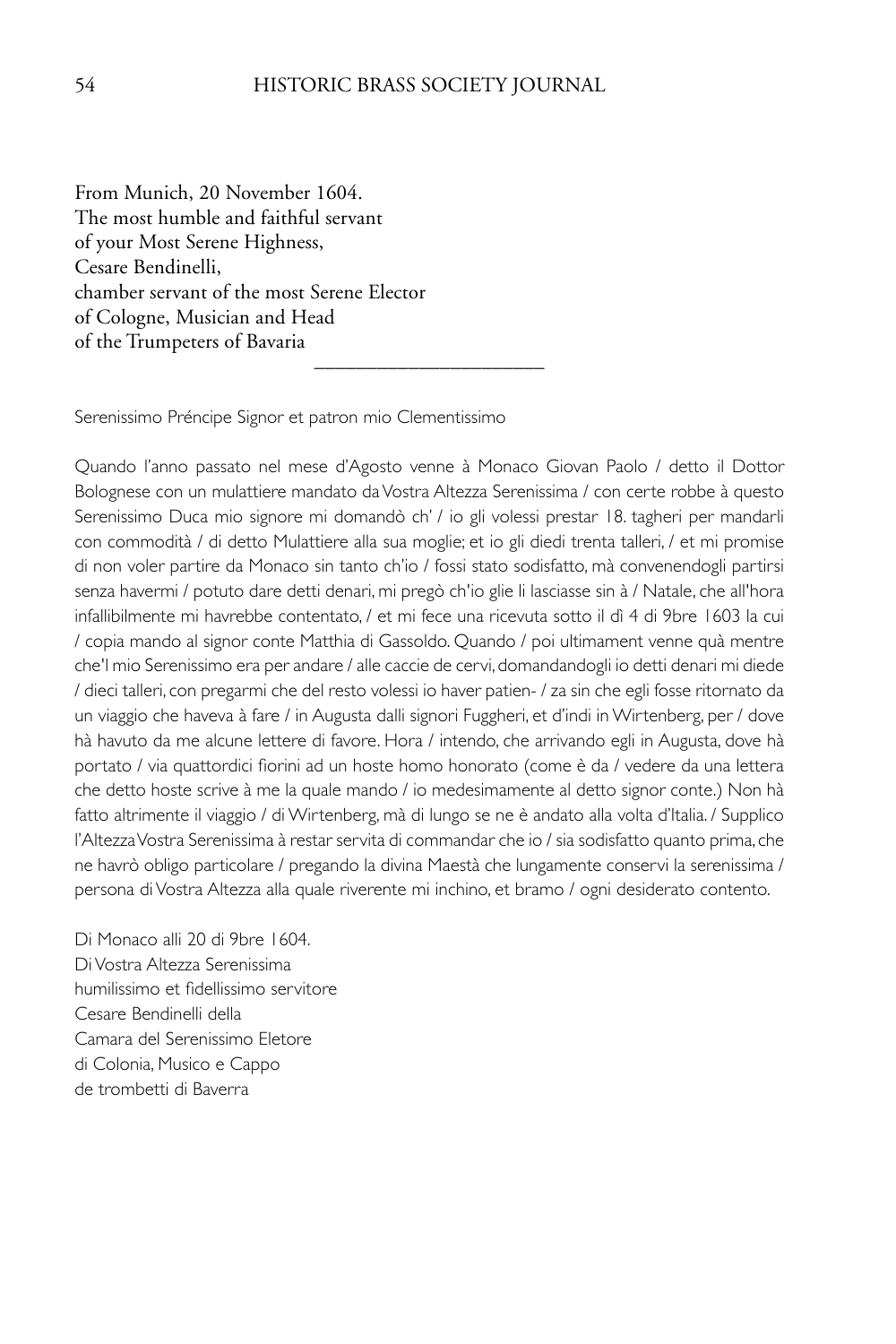# **6. copy of a script by Giovan Paolo Agucchia; Munich, 4 November 1603, with a later note of 13 August 1604**<sup>28</sup>

I, Gian Paolo, called il dottore, of Bologna, do confess, / owing to Signor Cesare Bendinelli, musician / of His most Serene Highness, that which I borrowed, that is, eighteen / golden *ongari* [Hungarian ducats] in gold, which I am obliged to return / during the month of December, before Christmas. / If he is not repaid, he may sue for damages / against me. And I pledge / in all honesty, that I have made this with my / own hand, on the day and year written above.

> I, Gian Paolo, swear that which is said above

13 August 1604, in Munich

The said *dottor* has paid to Caesare Bendinelli / as down payment for this loan, ten thalers / The *dottore* still owes twenty thalers, or twelve Hungarian ducats of gold.

[on the reverse side:] Copy of the script / by Giovan Paolo called / *il dottore*, made for / Cesare Bendinelli

––––––––––––––––––––––

Ali 4 9brio 1603 in Monacho

Jo Gian Paulo, deto il dotore, bologniese, confesso / esser debitor dil Signor Caesare Bendinellj: musico / di Sua Altezza Serenissima de tanti inprestati cioue disdotto, / ongari doro in orro quali mi obligo di rimandarli / per tuto il mese di decembro anatale prossimo / avenire se non pagandolo, posia a mie dani / et interesi proceder contra di me, et in fede / dela verita io o fatto la presente di mia / man propria adi et anno ut supra.

> Jo Gian Paulo afermo quanto disopra si chontene./.

Adi 13 Augosto 1604 in Monaco

il sudetto dottor a pagato a Caesare Bendinellj / aconto di questa cetola dieci talleri / resta anchora il dottore debitore vinti talleri, overo duodici ducatti ungari dorro.

[on the reverse side]

Coppia del scrito / di Giovan Paulo detto / il dottore, fatta / a Cesare Bendinellj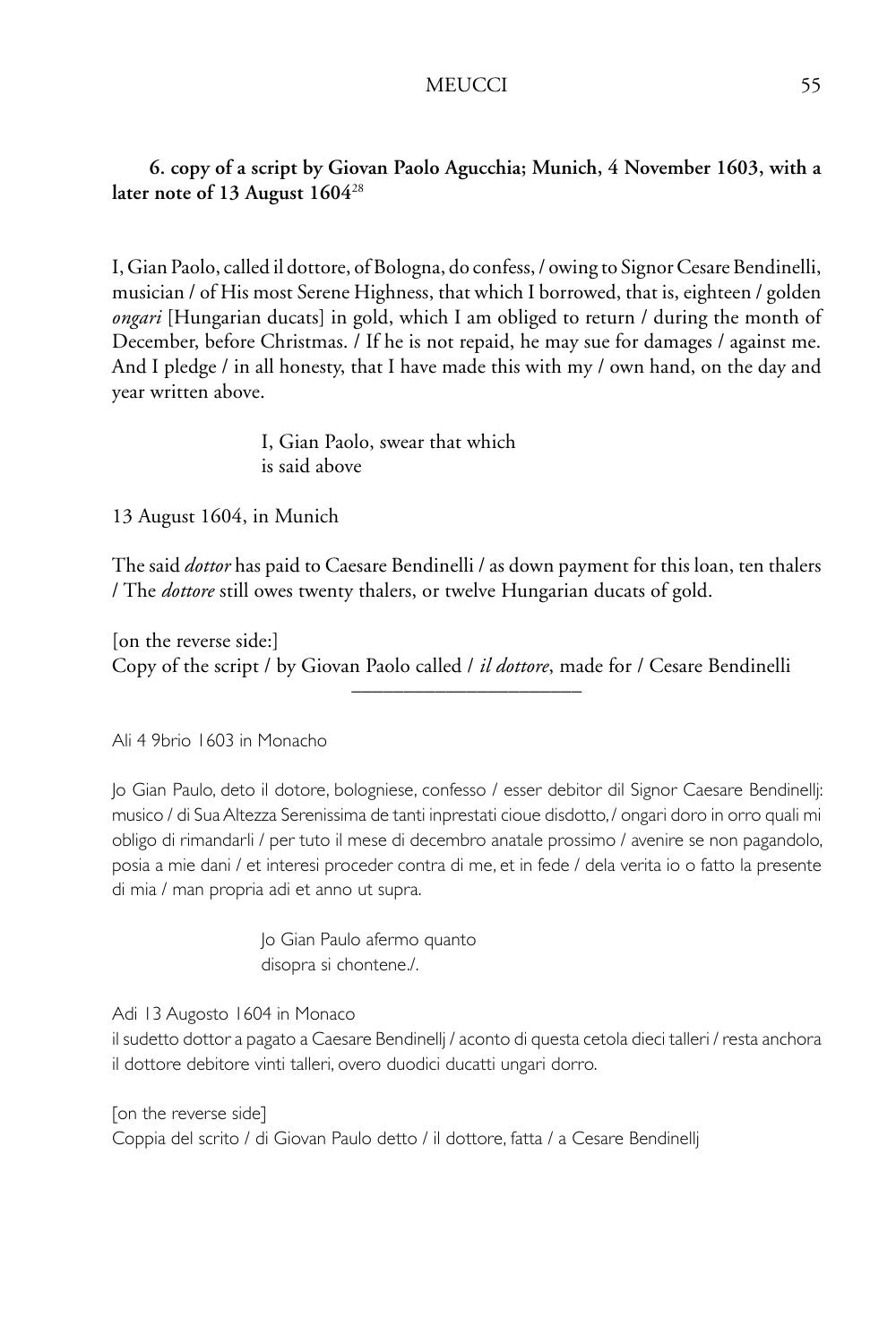### **7. autograph letter by Bendinelli; Munich, 25 October 1606**<sup>29</sup>

Most Serene Lord and my Illustrious Patron,

It was my misfortune that when your Highness was in / this city, I was sick with gout, and I could not / come to greet you and thank you for the generosity / you have shown me with [the gift of] your portrait, which I will keep as the most / beloved thing I have in this world, and / so I thank you with all my heart. Your chamber servant / Signor Moretto ordered that I have / two good locks made, one for a chest, the other / for a door; but he did not give me the measurements. / When I obtain the measurements I will send them so that / Your Serene Highness will be well served. I will wait for the measurements, / then I will send them. / Most Serene Patron, I come [to you] with this letter to beg / Your Highness to grant me the favor of directing / the ministers of justice of the city of Mantua, / that when a Signor Pietro Antonio Comparini, / a Milanese barber and *ceroicho* [i.e., *cerusico*, surgeon], comes, they should / put him in jail, since here he has done some / vile things. I allowed him to have a / horse to go to Innsbruck. He has / disappeared with it and I had to pay / 28 florins for it. Moreover, he stole a balas ruby from a certain Abram Ongaro, a Jewish goldsmith. / I refrain from saying anything further, but / I beseech your Most Serene Highness to have that order given. The horse, / a black one, has a mark of / a wolf on one leg. The barber Comparino / has a blue felt cloak, a handsome face / with a red beard, a rare type to adorn the gallows. / In Innsbruck he said he wanted to come to Your Most Serene Highness / to present a scented collar, embroidered / with the hair of a woman. If he does so, I beg / Your most Serene Highness to put him in prison, until / he pays 32 soldi and 30 ducats that he owes me. I have no interest / in the rest; he will of course receive what he deserves. / I beseech Your Highness not to take it / amiss, and to remain my Illustrious Lord / and Patron, as long as I shall live. I pray / to our Lord for the happiness and prosperity of Your Most Serene Highness / and heartily I recommend myself to you.

from Munich, 25 October 1606 the faithful servant of Your Most Serene Highness, Cesare Bendinelli, Chamber servant of the Most Serene Elector of Cologne, Musician and Head of the Trumpeters of Bavaria

Serenissimo Signor e Patron mio Illustrissimo

La mia mala fortuna volsse, che quando Vostra Altezza Serenissima fu in / questa citta, erro amalato di gotta, che non potei / venirli a far riverentia, et ringratiarla de la gratia / fatami de la sua efigie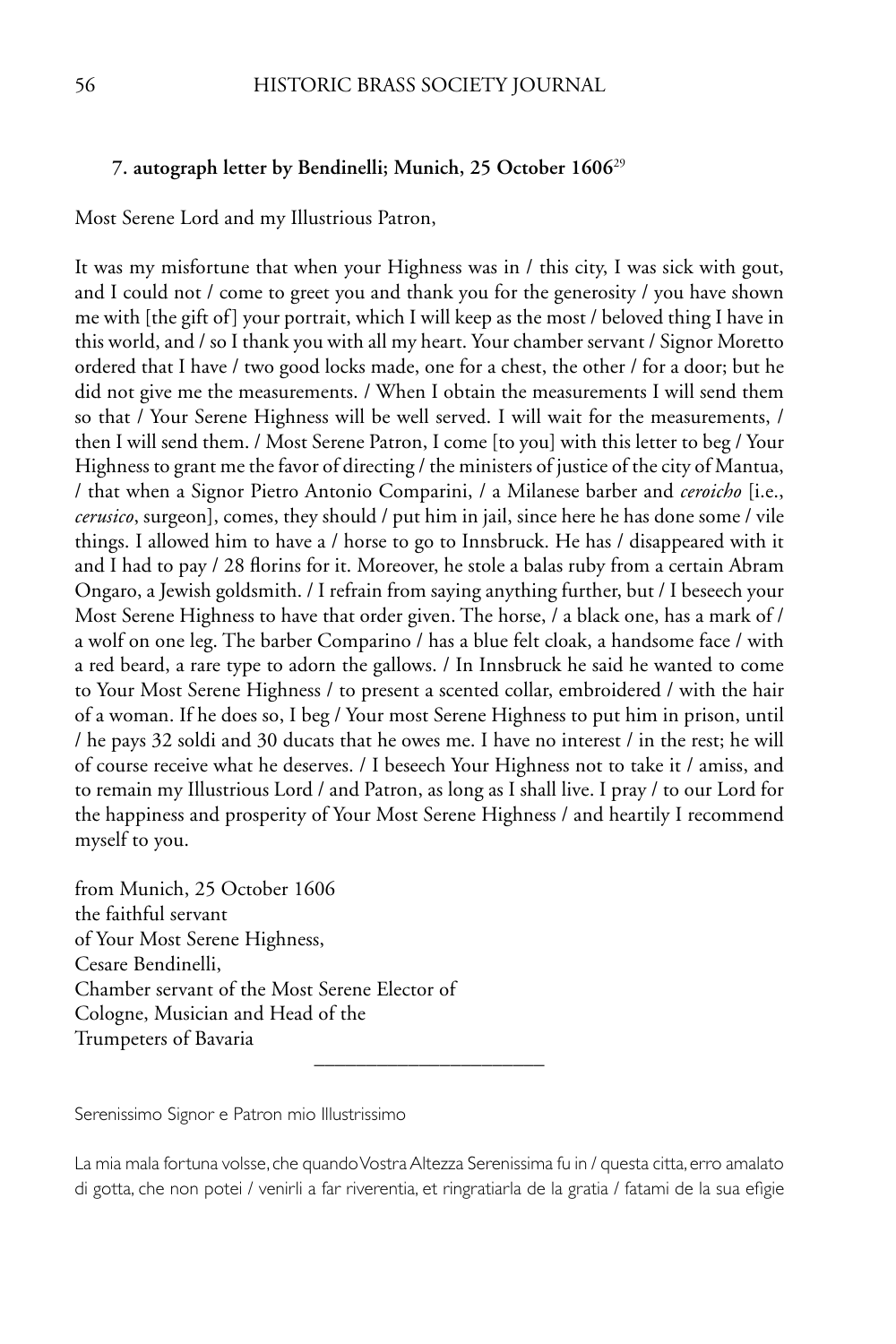quala conservaro per la piu / cara cosa che abia à questo mondo, et la / ringratio con tutto il core il suo servitore di / camara il signor Moreto mi comisse facesse far / due bele chiavature una da cassa, laltra / per una porta però non mi dete la misura / subito avaro la misura, le mandaro, che / Vostra Altezza Serenissima restara servita aspetaro la misura / quanto lavaro le mandaro; / serenissimo patrón vengo con questa mia a suplicar / Vostra Altezza Serenissima, farmi gratia di far cometere alli / ministri dela giusticia de la citta di Mantova / che venendo uno signor Pietro Anttonio Conparini, / milanese barbiero é ceroicho [cerusico], che volessero / meter pregioni, ateso che qui a fato certe / cose infamie, che jo lio fato dare uno / cavalo a nolo sino Ispruch, et lui la menato / via del tutto, che ame a bisogniato pagarlo, / per vinti otto fiorini, piu a portato via a / uno orevize abram ongaro, uno rubino balasso, / li altre cose lasciaro per piu rispeti, pertanto / suplico Vostra Altezza Serenissima far dar ordine, il cavalo / ò morelo negro a una morsatura de / lupo in una cossa, il barbiero Conparino / a uno feltro turchino, una bela facia / barba rossa, rarro per adornar una forcha, / a deto in Jspruch chel vol venire da Vostra Altezza Serenissima / a presentarli uno coleto prefumato, recamato / di caveli di donna, se cossi sara suplico / Vostra Altezza Serenissima, di farlo meter pregione, sino che / mi pacha, soldi 32 denari 30 che mi deve; del resto / non mi curo, il trovara ben il suo merito / suplico Vostra Altezza Serenissima non voglia piliare questa mia / a mala parte, et restarmi il mio Illustrissimo Signor / é Patrone, che mentre avaro vitta pregaro / nostro Signore per la felicita é prosperità di Vostra Altezza Serenissima / é di core me li racomando.

di Monaco alli 25 8brio 1606. di Vostra Altezza Serenissima fidellissimo servitore Cesare Bendinelli, della camara del Serenissimo Eletore di Colonia, Musico é cappo de trombetti di Baverra

### **8. autograph letter by Bendinelli; Munich, 6 February 1610**<sup>30</sup>

Most Serene Lord and Illustrious Patron,

The distinguished Signor Giulio Cesare Brivelli [recte Crivelli], before leaving for Italy, / left me a copy of the letter that Your Most Serene Highness sent to him [in order] to / obtain certain stones from the mines of Salzburg. I asked / a friend of mine to inquire into this, / and I am sending to Your Highness the enclosed document in / German, with the reply he received from Salzburg. / Your Most Serene Highness will see what they have written, and since it is / something in your interest, you will be so gracious / as to let me know what I should do, / and I will do it; and I will keep for your Most Notable / Grace what Your Highness will deign to command, / and I beg you to keep me among your /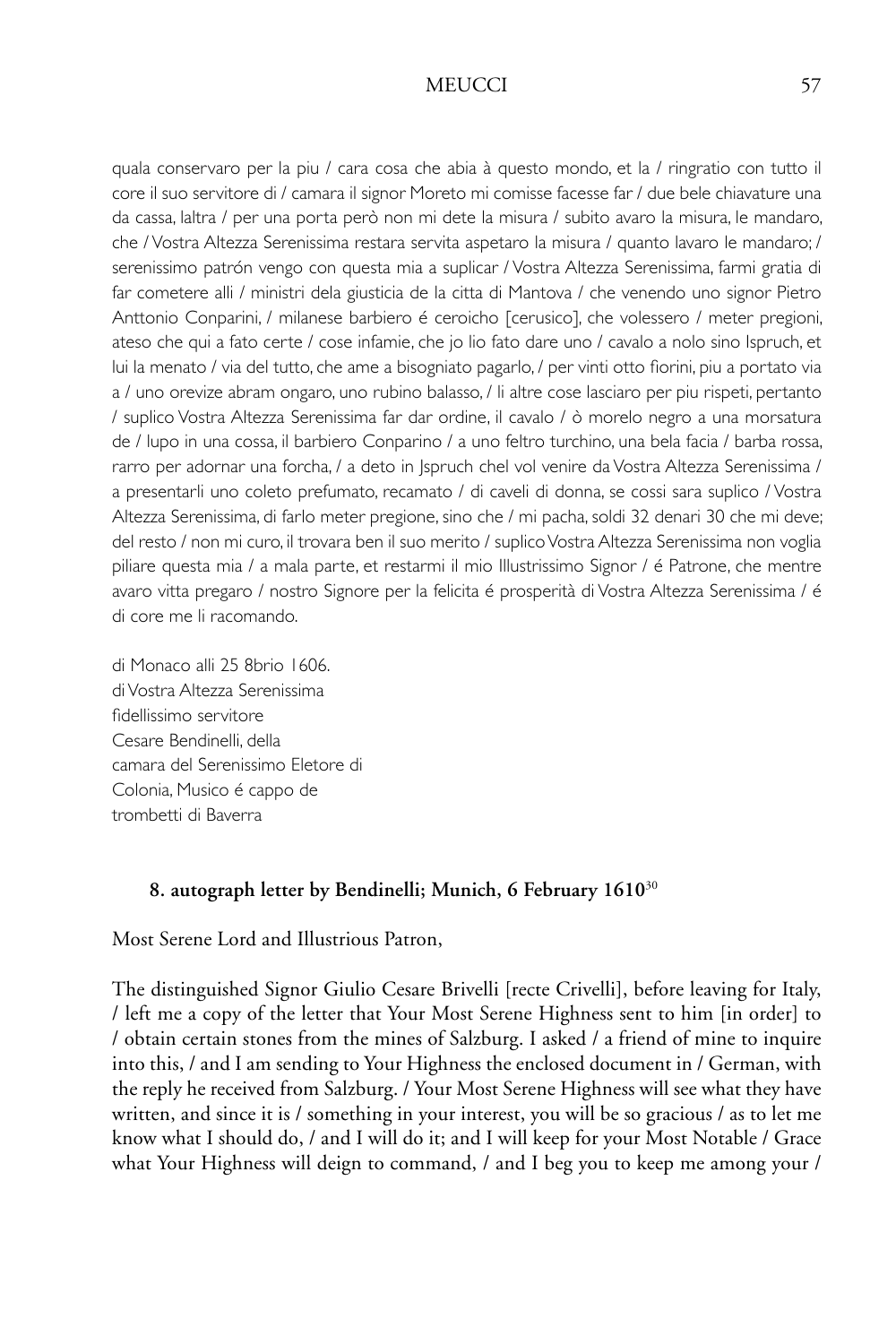lowest servants. May the Lord God give to Your Highness all / that your generous heart desires; and / I humbly do reverence.

from Munich, 6 February 1610 most faithful servant of Your Highness, Cesare Bendinelli, servant of His Imperial Majesty and of the Chamber of the Most Serene Elector of Cologne; musician and head of the trumpeters of the Most Serene [Duke] of Bavaria

––––––––––––––––––––––

Serenissimo Signor e Patron mio Eccellentissimo

lo molto illustre signor Giulio Cesare Brivelli [recte: Crivelli] avanti parti per Italia mi / lasciò una copia della lettera che Vostra Altezza Serenissima li scrisse / [volendo] haver certe pietre delle minere di Salspurg; ò pregato / un mio amicho qual a scritto per questo effetto, / mando a Vostra Altezza Serenissima, questa inchlusa cedola in / todescho della risposta che l'auto da Salspurg. Vostra Altezza Serenissima vederà quello che scriveno, et essendo / cosa che sia a suo preposito, la mi farà gratia / di farmi sapere la risposta quello che abbia a fare, / che tanto, farò, e tenirò per segnialatissima / gratia che Vostra Altezza Serenissima si degni di comandarmi / et la suplico mi tenga nel numero delli suoi / minimi servitori, chel signor Iddio dia a Vostra Altezza Serenissima tutto / quello chel suo gieneroso core desidera, et / humilmente li facio reverentia.

di Monaco alli 6 febraro 1610 di Vostra Altezza Serenissima fidellissimo servitore Cesare Bendinelli, servitore di Sua Maestà Cesarea e della Camara del Serenissimo Elletore di Colonia, musico e capo de tronbetti, del Serenissimo di Baviera

### **NOTES**

\* This article is a much enlarged version of the Italian original, published in *Vertemus. Terza serie di studi musicali e teatrali veronesi*, ed. Michele Magnabosco (Verona, 2005), a book dedicated to the memory of the Veronese musicologist Paolo Rigoli (1952–2003). Items 1, 2, 3, and 8 in the Appendix, discovered after the issue of the Italian version, are published here for the first time.

1 John Henry van der Meer and Rainer Weber, *Catalogo degli strumenti musicali dell'Accademia Filarmonica di Verona* (Verona: Accademia Filarmonica, 1982), 66–70 and 126–27 (ills.)

2 The two papers were published in the now defunct journal *Brass Bulletin* 17 (1977): 31–45 (biography); and 21 (1978): 13–25 (comments on the treatise). The facsimile edition of the treatise was published by Bärenreiter of Kassel in 1975 (Documenta Musicologica, II/6); English edition by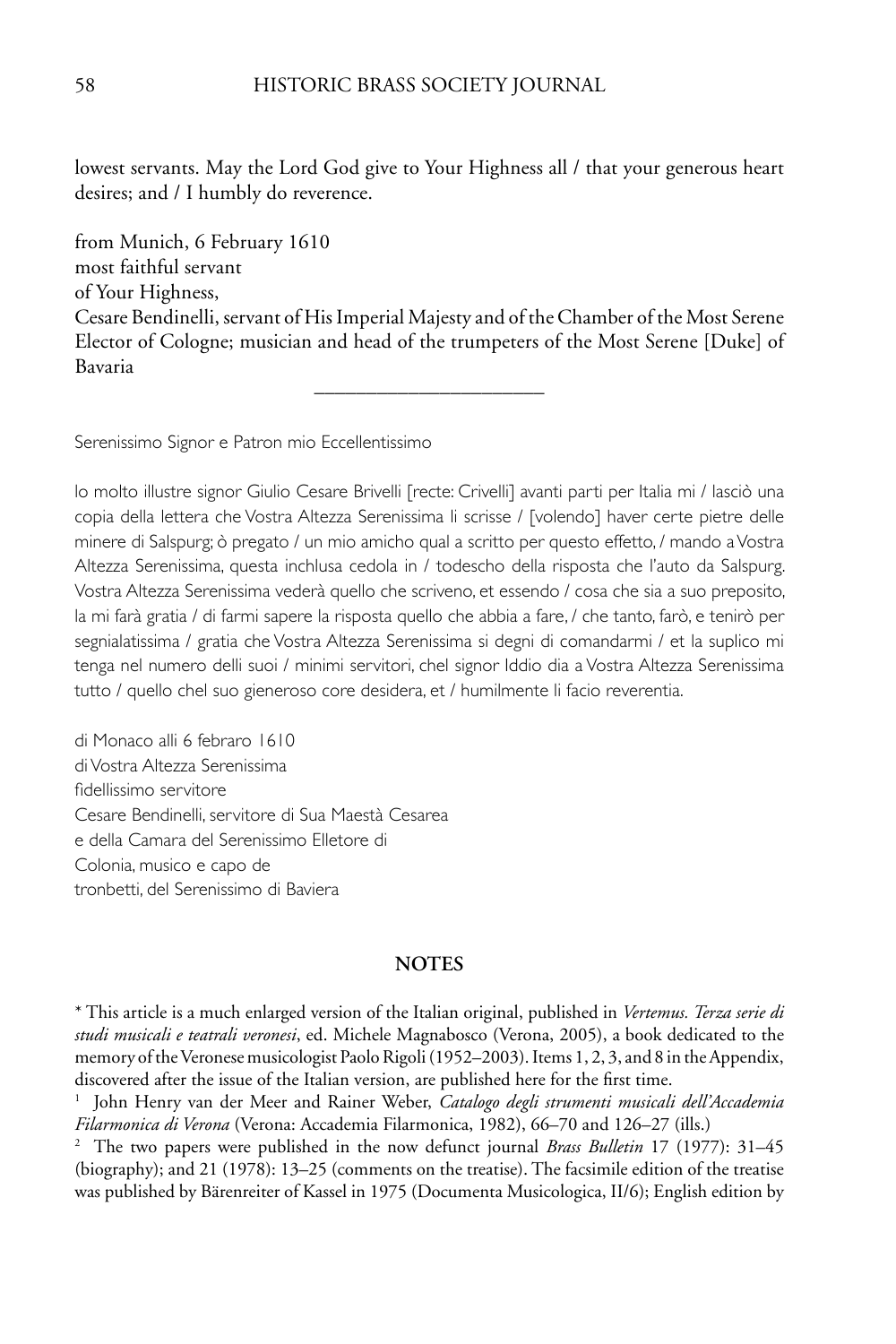Edward H. Tarr (Nashville: Brass Press, 1975). A new, completely revised edition with commentary in English, French, and German (Vuarmarens, Switzerland: Editions BIM, 2011) takes into account the information in the Italian version of the present paper.

3 Hans-Joachim Nösselt, *Ein ältest Orchester 1530–1980: 450 Jahre Bayerisches Hof- und Staatsorchester* (Munich: Bruckmann, 1980), 33. Edward H. Tarr has in turn recognized our debt to Nösselt's book in his new edition of Bendinelli's treatise (see above, n. 2).

4 "Philipp Hainhofers Münchner Reisebeschreibungen: eine kritische Ausgabe," ed. Anne Langenkamp (Ph.D. diss., Technische Universität Berlin, 1990), 214–15. See also Nösselt, *Ein ältest Orchester*, 47.

 $^5\,$  Michele Mozzicato, "Le due copie del 'volume di tutta l'arte della trombetta' di Cesare Bendinelli" (graduate thesis, University of Bologna, 1996–97).

6 See Gerhard Stradner in the catalog of the exhibition *Prag um 1600; Kunst und Kultur am Hofe Kaiser Rudolph II*. (Vienna: Kunsthistorisches Museum / Freren: Luca Verlag, 1988), 2:277.

7 Munich, Staatsarchiv für Oberbayern, Hofzahlamtbücher, 1595, f. 316.

8 *Die Musik in Geschichte und Gegenwart* (Kassel: Bärenreiter, 1949–86), s.v. "Musiker," section b), by Walter Salmen (col. 1086).

9 It therefore does not seem to be the case that the date of the Schnitzer trumpet donated to the Accademia Filarmonica of Verona is nearly contemporary with this remarkable appointment.

10 Adolf Sandberger, *Beiträge zur Geschichte der bayerischen Hofkapelle unter Orlande de Lassus*, vol. 3/1 (Leipzig: Breitkopf & Härtel, 1895), 122.

11 Nösselt, *Ein ältest Orchester*, 208 and 232. The textual heading of the music manuscript bears only the surname, and given the existence of two other composers named Bendinelli, who lived in Verona and Lucca respectively, the attribution is not certain; however, as this composition is preserved in Munich, this seems to corroborate Nösselt's assumption.

12 Simon de la Loubère, *Du royaume du Siam* (Amsterdam: Boon, 1700; 1st edn., 1691), 1:123–27. An English abstract is found in *Universal History, from the Earliest Account of Time* (London: S. Richardson et al., 1759), 7:235–36. See also Thomas Mortimer, *General Dictionary of Commerce, Trade, and Manufactures* (London: Phillips, 1810), s.v. "Ballon."

<sup>13</sup> The famous city in the southern Netherlands was under siege (hence "battlefields"), beginning in 1601, by Ambrogio Spinola (1569–1630), a Genoese commander in the service of Spain and subsequently commander-general in 1603. Ostend surrendered to him in 1604.

<sup>14</sup> There is now a digital copy available through Google (books), from the Library of the University of Michigan (call no. QB 85.S82) (accessed 26 March 2011).

<sup>15</sup> See Cristina Grazioli, "Note per un'indagine su Giovan Paolo Agucchia, il Dottore da Bologna, a partire dall'Archivio Herla," in *Annuario della Commedia dell'Arte* (Firenze: Olschki, 2008), 97–139.

<sup>16</sup> Edward H. Tarr has already made inquiries in this direction, but without success. The search for unknown sources, however, is always open, as the new evidence reported here clearly shows.

<sup>17</sup> A similar though less highly ranked consideration was reserved at the English Court to some distinguished trumpeters of the Tudor era. See Trevor Herbert, " '…men of great perfection in their science…': The Trumpeter as Musician and Diplomat in England in the Later Fifteenth and Sixteenth Centuries," *Historic Brass Society Journal* 23 (2011): 1–23.

<sup>18</sup> With the exception of one passage in item 4, which is in Latin.

19 Munich, Bayerisches Hauptstaatsarchiv—Kurbayern Ausseres Archiv, Nr. 4579, f. 137–137r (fiche 2+).

<sup>20</sup> The title "His Majesty" was reserved for the Emperor, all the more when other aristocratic appellations were mentioned, as in this case.